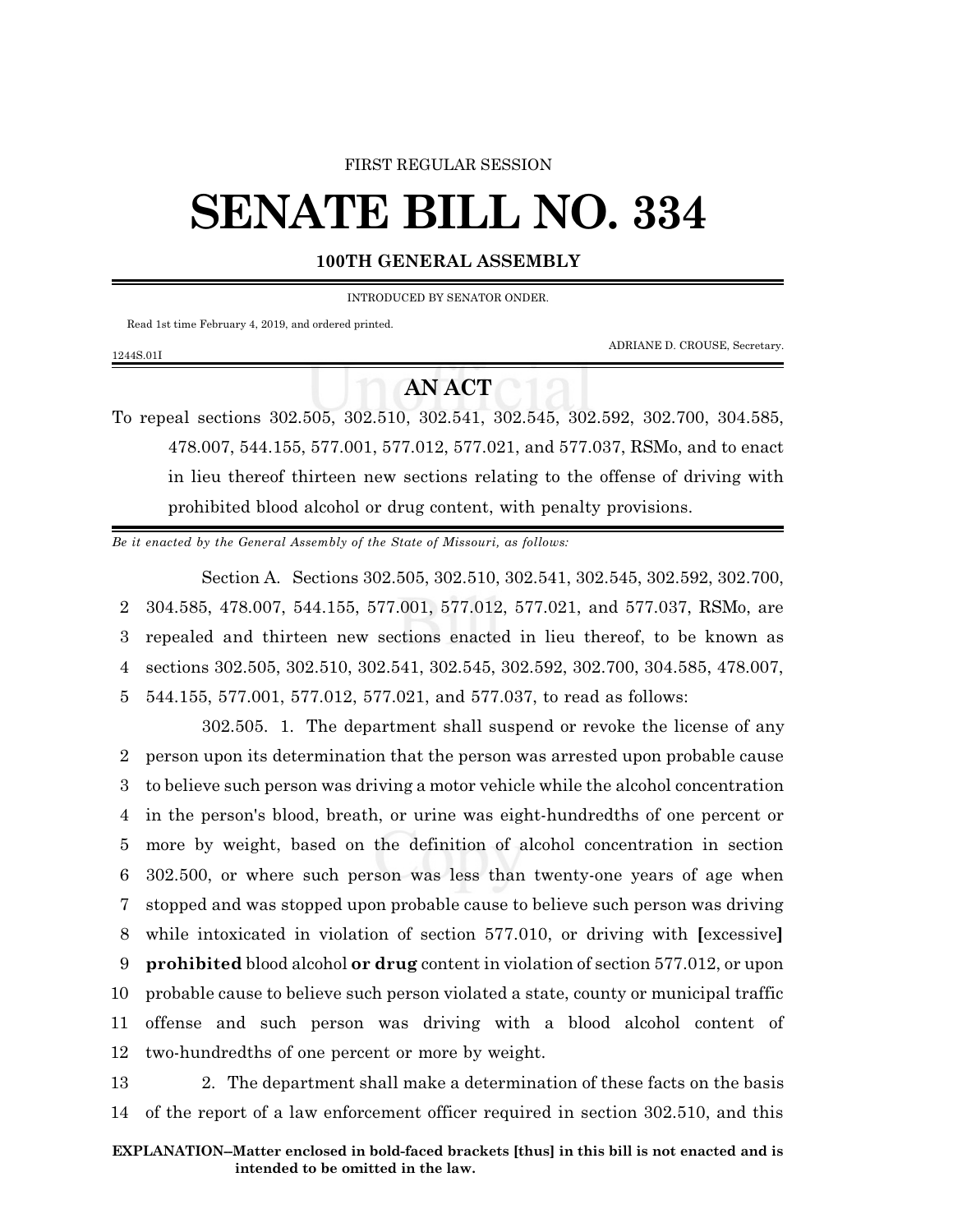determination shall be final unless a hearing is requested and held. If a hearing is held, the department shall review the matter and make a final determination on the basis of evidence received at the hearing.

 3. The determination of these facts by the department is independent of the determination of the same or similar facts in the adjudication of any criminal charges arising out of the same occurrence. The disposition of those criminal charges shall not affect any suspension or revocation under this section.

302.510. 1. Except as provided in subsection 3 of this section, a law enforcement officer who arrests any person for a violation of any state statute related to driving while intoxicated or for a violation of a county or municipal ordinance prohibiting driving while intoxicated or a county or municipal alcohol-related traffic offense, and in which the alcohol concentration in the person's blood, breath, or urine was eight-hundredths of one percent or more by weight or two-hundredths of one percent or more by weight for anyone less than twenty-one years of age, **or in which the person's blood or urine or saliva show the presence of a controlled substance,** shall forward to the department a certified report of all information relevant to the enforcement action, including information which adequately identifies the arrested person, a statement of the officer's grounds for belief that the person violated any state statute related to driving while intoxicated or was less than twenty-one years of age and was driving with two-hundredths of one percent or more by weight of alcohol in the person's blood, or a county or municipal ordinance prohibiting driving while intoxicated or a county or municipal alcohol-related traffic offense, a report of the results of any chemical tests which were conducted, and a copy of the citation and complaint filed with the court.

 2. The report required by this section shall be certified under penalties of perjury for making a false statement to a public official and made on forms supplied by the department or in a manner specified by regulations of the department.

 3. A county or municipal ordinance prohibiting driving while intoxicated or a county or municipal alcohol-related traffic offense may not be the basis for suspension or revocation of a driver's license pursuant to sections 302.500 to 302.540, unless the arresting law enforcement officer, other than an elected peace officer or official, has been licensed by the director of the department of public safety pursuant to the provisions of chapter 590.

302.541. 1. In addition to other fees required by law, any person who has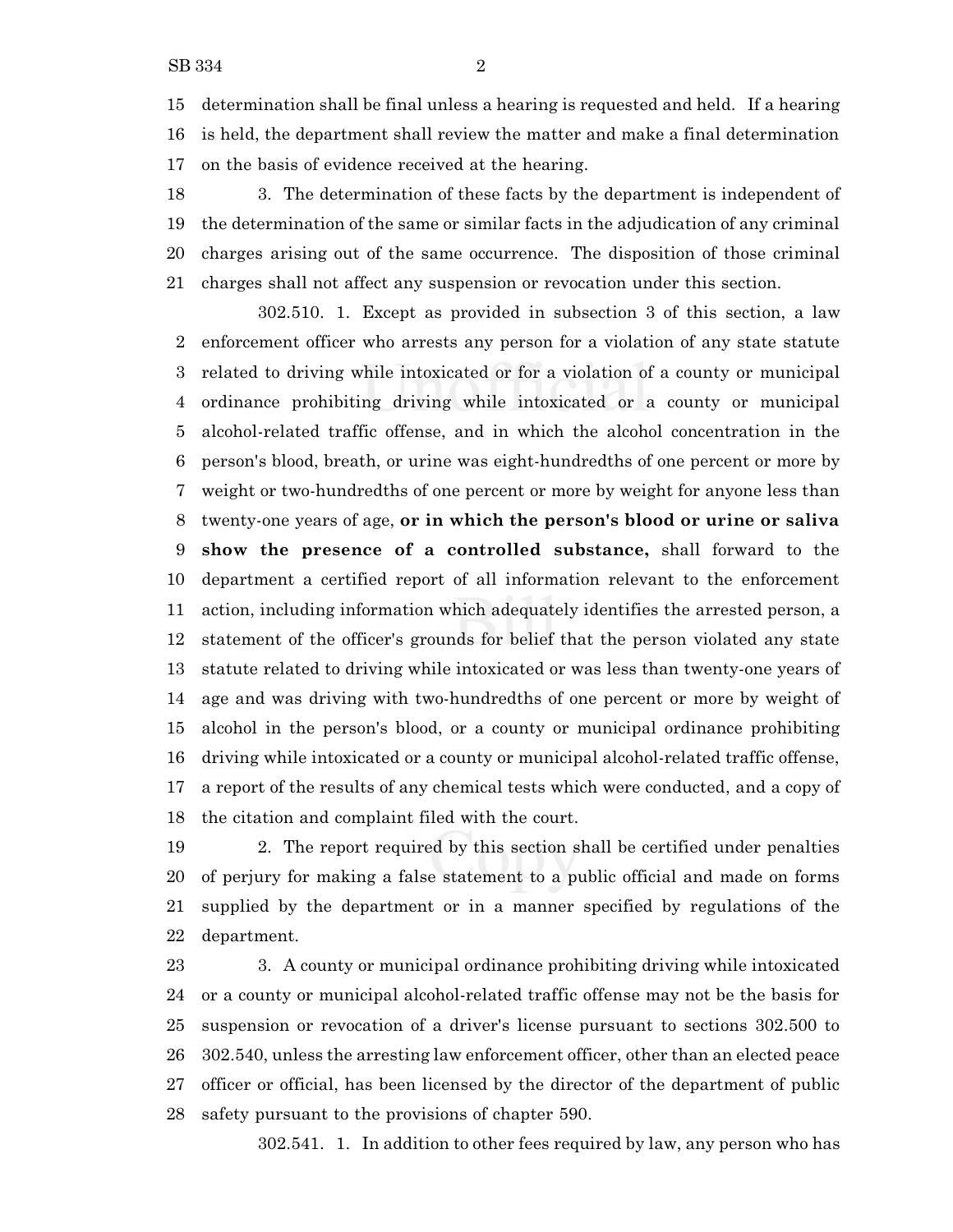had a license to operate a motor vehicle suspended or revoked following a determination, pursuant to section 302.505, or section 302.410, 302.574, 577.010, or 577.012, or any county or municipal ordinance, where the defendant was represented by or waived the right to an attorney, that such person was driving while intoxicated or with a blood alcohol content of eight-hundredths of one percent or more by weight or **with any amount of a controlled substance present in the person or**, where such person was at the time of the arrest less than twenty-one years of age and was driving with a blood alcohol content of two-hundredths of one percent or more by weight, shall pay an additional fee of twenty-five dollars prior to the reinstatement or reissuance of the license.

 2. Any person less than twenty-one years of age whose driving privilege has been suspended or revoked solely for a first determination pursuant to sections 302.500 to 302.540 that such person was driving a motor vehicle with two-hundredths of one percent or more blood alcohol content is exempt from filing proof of financial responsibility with the department of revenue in accordance with chapter 303 as a prerequisite for reinstatement of driving privileges or obtaining a restricted driving privilege as provided by section 302.525.

302.545. 1. Any person who is less than twenty-one years of age and whose driving privilege has been suspended or revoked, for a first determination under sections 302.500 to 302.540, that such person was driving with two-hundredths of one percent of blood alcohol content, shall have all official records and all recordations maintained by the department of revenue of such suspension or revocation expunged two years after the date of such suspension or revocation, or when such person attains the age of twenty-one, whichever date first occurs. Such expungement shall be performed by the department of revenue without need of a court order. No records shall be expunged if the person was found guilty or pled guilty to operating a commercial motor vehicle, as defined in section 302.700, or if the person was holding a commercial driver's license at the time of the offense, with a blood alcohol content of at least four-hundredths of one percent.

 2. The provisions of this section shall not apply to any person whose license is suspended or revoked for a second or subsequent time pursuant to subsection 1 of this section or who is convicted of any alcohol-related driving offense before the age of twenty-one including, but not limited to:

(1) Driving while intoxicated pursuant to section 577.010; or

(2) Driving with **[**excessive**] prohibited** blood alcohol **or drug** content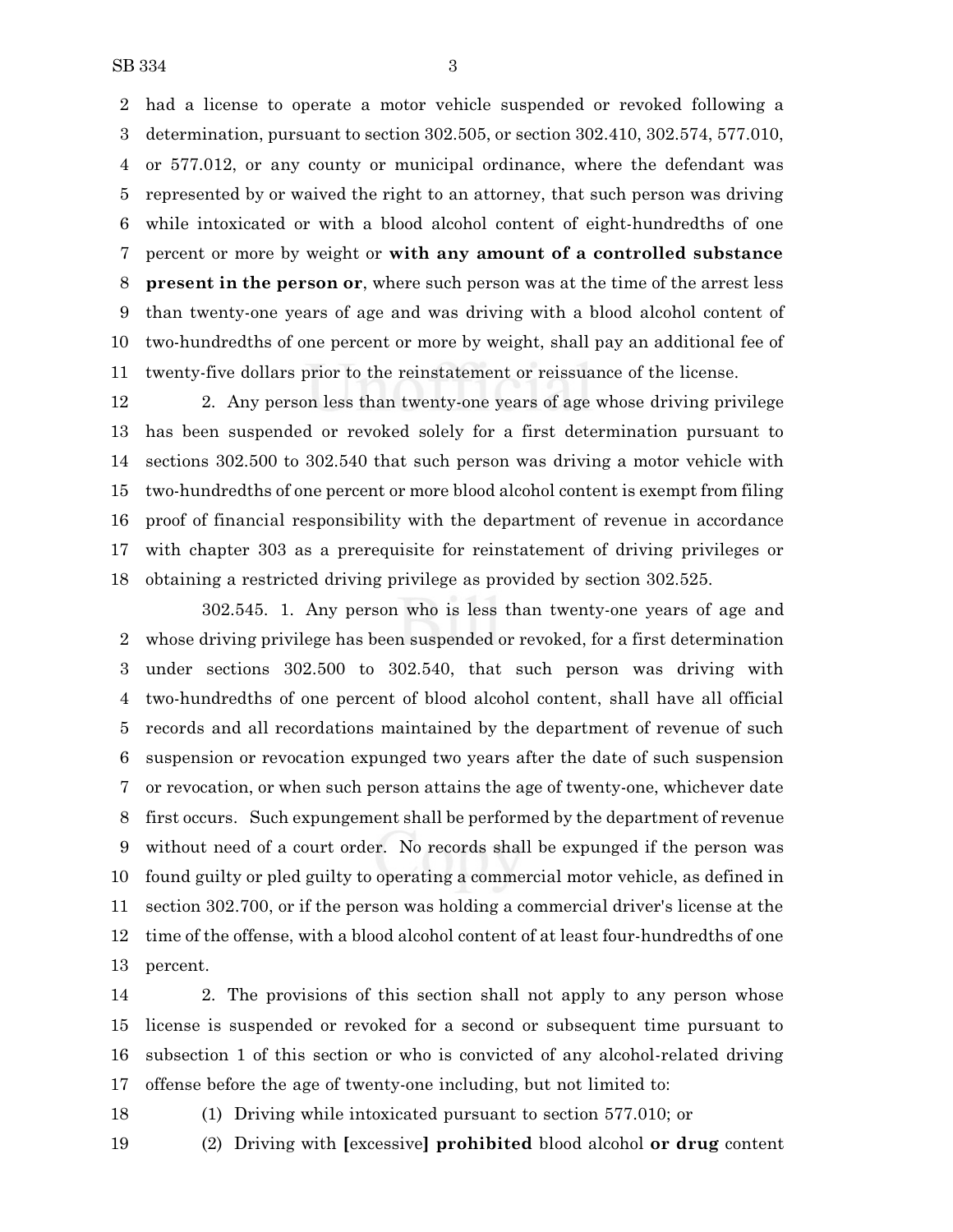pursuant to section 577.012.

302.592. 1. A record of the disposition in any court proceeding involving any criminal offense, infraction, or ordinance violation related to the operation of a vehicle while intoxicated or with **[**an excessive**] prohibited** blood alcohol **or drug** content shall be forwarded to the department of revenue, within seven days by the clerk of the court in which the proceeding was held. The records shall be forwarded by the department of revenue, within fifteen days of receipt, to the Missouri state highway patrol and shall be entered by the highway patrol in the Missouri uniform law enforcement system records. Dispositions that shall be reported are guilty pleas, findings of guilt, suspended imposition of sentence, suspended execution of sentence, probation, conditional sentences, sentences of confinement, and any other such dispositions that may be required under state or federal regulations. The record forwarded by the clerk shall clearly state the name of the court, the court case number, the name, address, and motor vehicle operator's or chauffeur's license number of the person who is the subject of the proceeding, the code or number identifying the particular arrest, and any court action or requirements pertaining thereto.

 2. All records received by the Missouri state highway patrol or the department of revenue under the provisions of this section shall be entered in the Missouri uniform law enforcement system records and maintained by the Missouri state highway patrol. Records placed in the Missouri uniform law enforcement system under the provisions of this section shall be made available to any law enforcement officer in this state, any prosecuting or circuit attorney in this state, or to any judge of a municipal or state court upon request.

 3. A person commits the offense of refusal to furnish records of disposition if he or she is required to furnish records to the Missouri state highway patrol or department of revenue under this section and purposely refuses to furnish such records. The offense of refusal to furnish records of disposition is a class D misdemeanor.

302.700. 1. Sections 302.700 to 302.780 may be cited as the "Uniform Commercial Driver's License Act".

 2. When used in sections 302.700 to 302.780, the following words and phrases mean:

 (1) "Alcohol", any substance containing any form of alcohol, including, but not limited to, ethanol, methanol, propanol and isopropanol;

(2) "Alcohol concentration", the number of grams of alcohol per one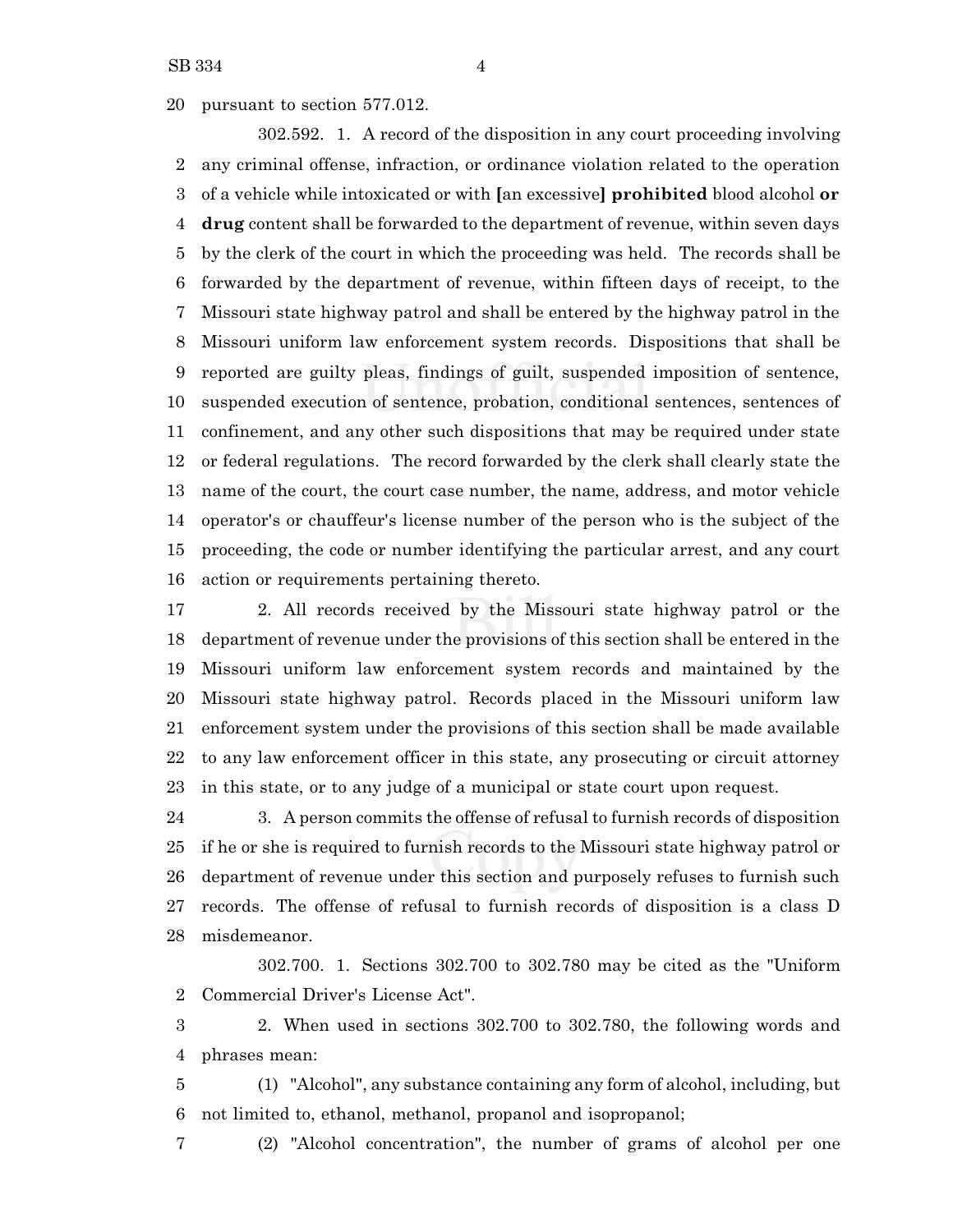hundred milliliters of blood or the number of grams of alcohol per two hundred ten liters of breath or the number of grams of alcohol per sixty-seven milliliters of urine;

 (3) "CDL driver", a person holding or required to hold a commercial driver's license (CDL);

 (4) "CDLIS driver record", the electronic record of the individual commercial driver's status and history stored by the state of record as part of the Commercial Driver's License Information System (CDLIS) established under 49 U.S.C. Section 31309, et seq.;

 (5) "CDLIS motor vehicle record (CDLIS MVR)", a report generated from the CDLIS driver record which meets the requirements for access to CDLIS information and is provided by states to users authorized in 49 CFR 384, subject to the provisions of the Driver Privacy Protection Act, 18 U.S.C. Sections 2721 to 2725, et seq.;

 (6) "Commercial driver's instruction permit", a commercial learner's permit issued to an individual by a state or other jurisdiction of domicile in accordance with the standards contained in 49 CFR 383, which, when carried with a valid driver's license issued by the same state or jurisdiction, authorizes the individual to operate a class of commercial motor vehicle when accompanied by a holder of a valid commercial driver's license for purposes of behind-the-wheel training. When issued to a commercial driver's license holder, a commercial learner's permit serves as authorization for accompanied behind-the-wheel training in a commercial motor vehicle for which the holder's current commercial driver's license is not valid;

 (7) "Commercial driver's license (CDL)", a license issued by this state or other jurisdiction of domicile in accordance with 49 CFR 383 which authorizes the individual to operate a class of commercial motor vehicle;

(8) "Commercial driver's license downgrade", occurs when:

 (a) A driver changes the self-certification to interstate, but operates exclusively in transportation or operation excepted from 49 CFR 391, as provided in 49 CFR 390.3(f), 391.2, 391.68, or 398.3;

 (b) A driver changes the self-certification to intrastate only, if the driver qualifies under the state's physical qualification requirements for intrastate only;

 (c) A driver changes the self-certification to intrastate, but operating exclusively in transportation or operations excepted from all or part of the state driver qualification requirements; or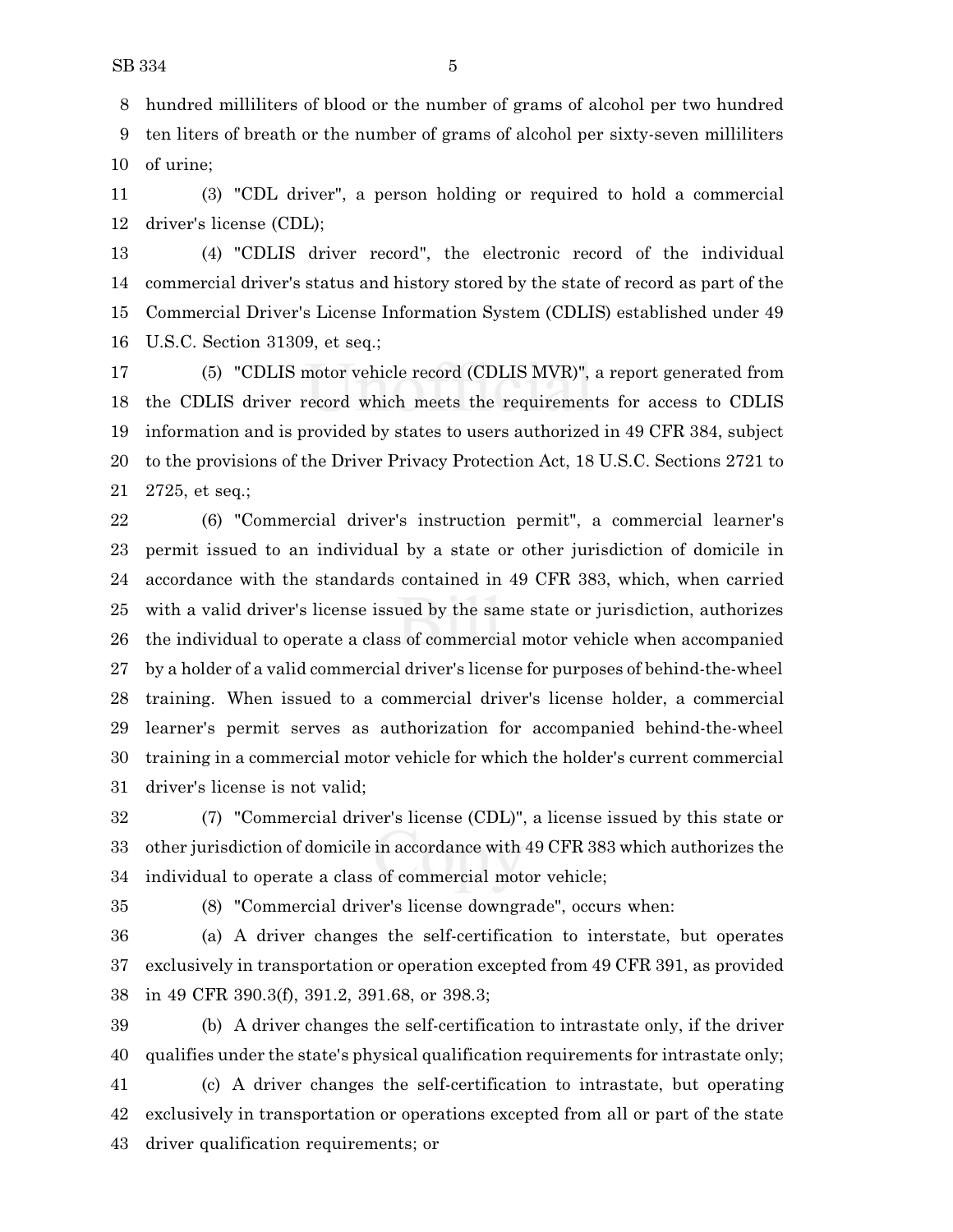(d) The state removes the commercial driver's license privilege from the driver's license;

 (9) "Commercial driver's license information system (CDLIS)", the information system established pursuant to the Commercial Motor Vehicle Safety Act of 1986 (Title XII of Pub. Law 99-570) to serve as a clearinghouse for locating information related to the licensing and identification of commercial motor vehicle drivers;

 (10) "Commercial motor vehicle", a motor vehicle or combination of motor vehicles used in commerce to transport passengers or property:

 (a) If the vehicle has a gross combination weight rating or gross combination weight of twenty-six thousand one or more pounds, whichever is greater, inclusive of a towed unit which has a gross vehicle weight rating or gross vehicle weight of more than ten thousand pounds, whichever is greater;

 (b) If the vehicle has a gross vehicle weight rating or gross vehicle weight of twenty-six thousand one or more pounds, whichever is greater;

 (c) If the vehicle is designed to transport sixteen or more passengers, including the driver; or

 (d) If the vehicle is transporting hazardous materials and is required to be placarded under the Hazardous Materials Transportation Act (46 U.S.C. Section 1801, et seq.);

 (11) "Controlled substance", any substance so classified under Section 102(6) of the Controlled Substances Act (21 U.S.C. Section 802(6)), and includes all substances listed in Schedules I through V of 21 CFR 1308, as they may be revised from time to time;

 (12) "Conviction", an unvacated adjudication of guilt, including pleas of guilt and nolo contendere, or a determination that a person has violated or failed to comply with the law in a court of original jurisdiction or an authorized administrative proceeding, an unvacated forfeiture of bail or collateral deposited to secure the person's appearance in court, the payment of a fine or court cost, or violation of a condition of release without bail, regardless of whether the penalty is rebated, suspended or prorated, including an offense for failure to appear or pay;

(13) "Director", the director of revenue or his authorized representative;

(14) "Disqualification", any of the following three actions:

 (a) The suspension, revocation, or cancellation of a commercial driver's license or commercial driver's instruction permit;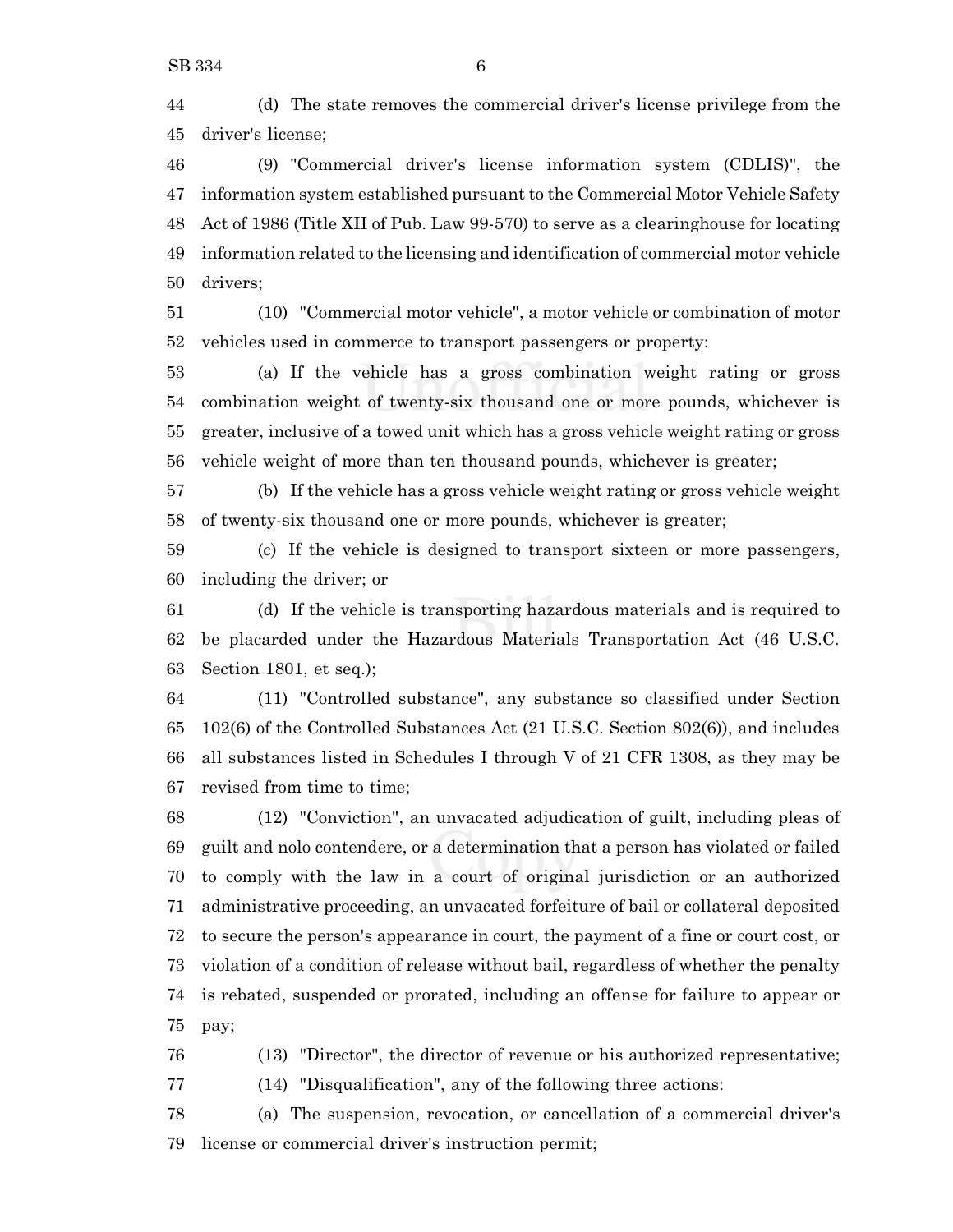(b) Any withdrawal of a person's privileges to drive a commercial motor vehicle by a state, Canada, or Mexico as the result of a violation of federal, state, county, municipal, or local law relating to motor vehicle traffic control or violations committed through the operation of motor vehicles, other than parking, vehicle weight, or vehicle defect violations;

 (c) A determination by the Federal Motor Carrier Safety Administration that a person is not qualified to operate a commercial motor vehicle under 49 CFR 383.52 or 391;

 (15) "Drive", to drive, operate or be in physical control of a commercial motor vehicle;

 (16) "Driver", any person who drives, operates, or is in physical control of a motor vehicle, or who is required to hold a commercial driver's license;

 (17) "Driver applicant", an individual who applies to obtain, transfer, upgrade, or renew a commercial driver's license or commercial driver's instruction permit in this state;

 (18) "Driving under the influence of alcohol", the commission of any one or more of the following acts:

 (a) Driving a commercial motor vehicle with the alcohol concentration of four one-hundredths of a percent or more as prescribed by the Secretary or such other alcohol concentration as may be later determined by the Secretary by regulation;

 (b) Driving a commercial or noncommercial motor vehicle while intoxicated in violation of any federal or state law, or in violation of a county or municipal ordinance;

 (c) Driving a commercial or noncommercial motor vehicle with excessive **or prohibited** blood alcohol content in violation of any federal or state law, or in violation of a county or municipal ordinance;

 (d) Refusing to submit to a chemical test in violation of section 302.574, section 302.750, any federal or state law, or a county or municipal ordinance; or

 (e) Having any state, county or municipal alcohol-related enforcement contact, as defined in subsection 3 of section 302.525; provided that any suspension or revocation pursuant to section 302.505, committed in a noncommercial motor vehicle by an individual twenty-one years of age or older shall have been committed by the person with an alcohol concentration of at least eight-hundredths of one percent or more, or in the case of an individual who is less than twenty-one years of age, shall have been committed by the person with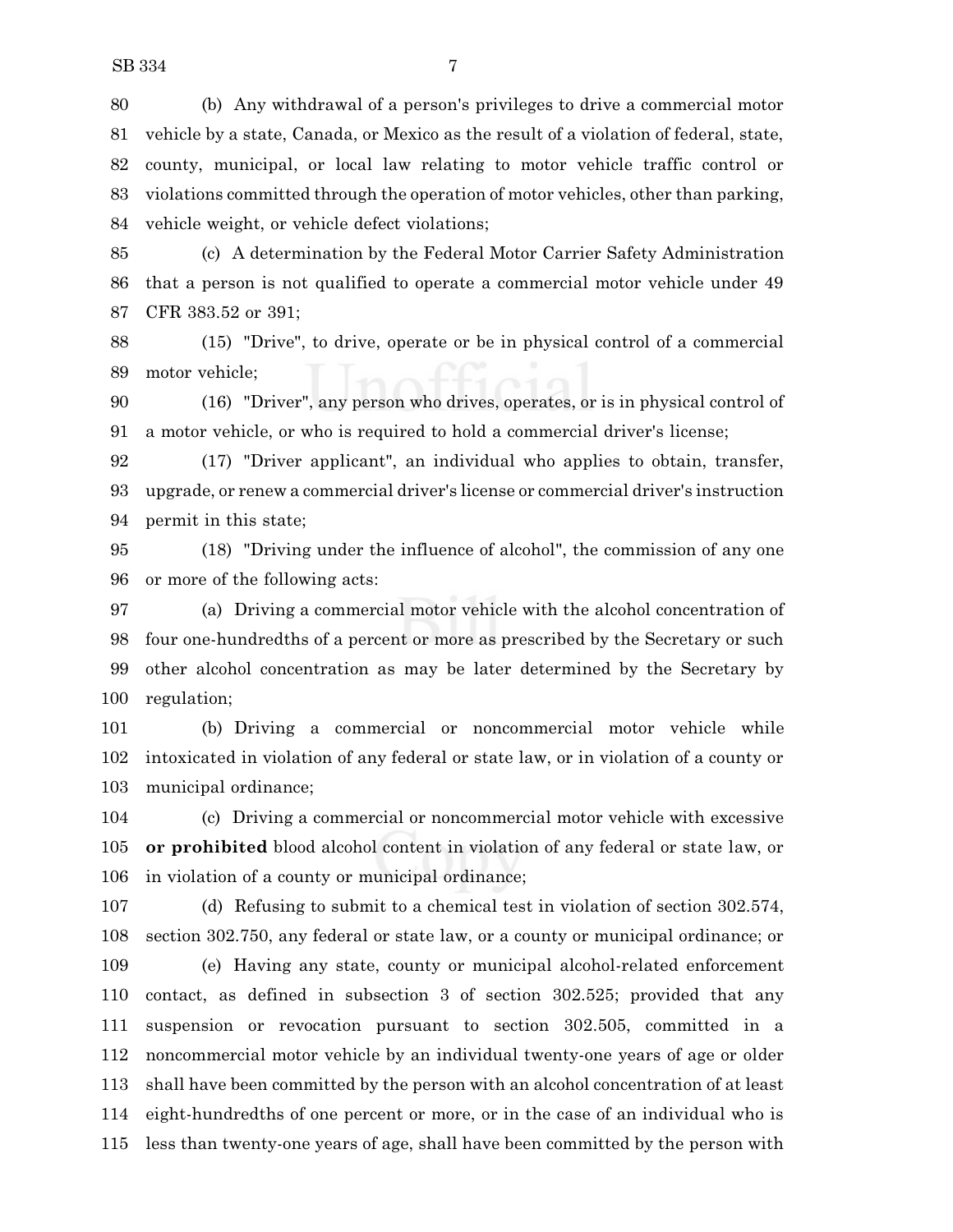an alcohol concentration of at least two-hundredths of one percent or more, and if committed in a commercial motor vehicle, a concentration of four-hundredths of one percent or more;

 (19) "Driving under the influence of a controlled substance", the commission of any one or more of the following acts in a commercial or noncommercial motor vehicle:

 (a) Driving a commercial or noncommercial motor vehicle while under the influence of any substance so classified under Section 102(6) of the Controlled Substances Act (21 U.S.C. Section 802(6)), including any substance listed in Schedules I through V of 21 CFR 1308, as they may be revised from time to time; (b) Driving a commercial or noncommercial motor vehicle while in a drugged condition in violation of any federal or state law or in violation of a county or municipal ordinance; or

 (c) Refusing to submit to a chemical test in violation of section 302.574, section 302.750, any federal or state law, or a county or municipal ordinance;

 (20) "Electronic device", includes but is not limited to a cellular telephone, personal digital assistant, pager, computer, or any other device used to input, write, send, receive, or read text;

 (21) "Employer", any person, including the United States, a state, or a political subdivision of a state, who owns or leases a commercial motor vehicle or assigns a driver to operate such a vehicle;

 (22) "Endorsement", an authorization on an individual's commercial driver's license or commercial learner's permit required to permit the individual to operate certain types of commercial motor vehicles;

 (23) "Farm vehicle", a commercial motor vehicle controlled and operated by a farmer used exclusively for the transportation of agricultural products, farm machinery, farm supplies, or a combination of these, within one hundred fifty miles of the farm, other than one which requires placarding for hazardous materials as defined in this section, or used in the operation of a common or contract motor carrier, except that a farm vehicle shall not be a commercial motor vehicle when the total combined gross weight rating does not exceed twenty-six thousand one pounds when transporting fertilizers as defined in subdivision (29) of this subsection;

 (24) "Fatality", the death of a person as a result of a motor vehicle accident;

(25) "Felony", any offense under state or federal law that is punishable by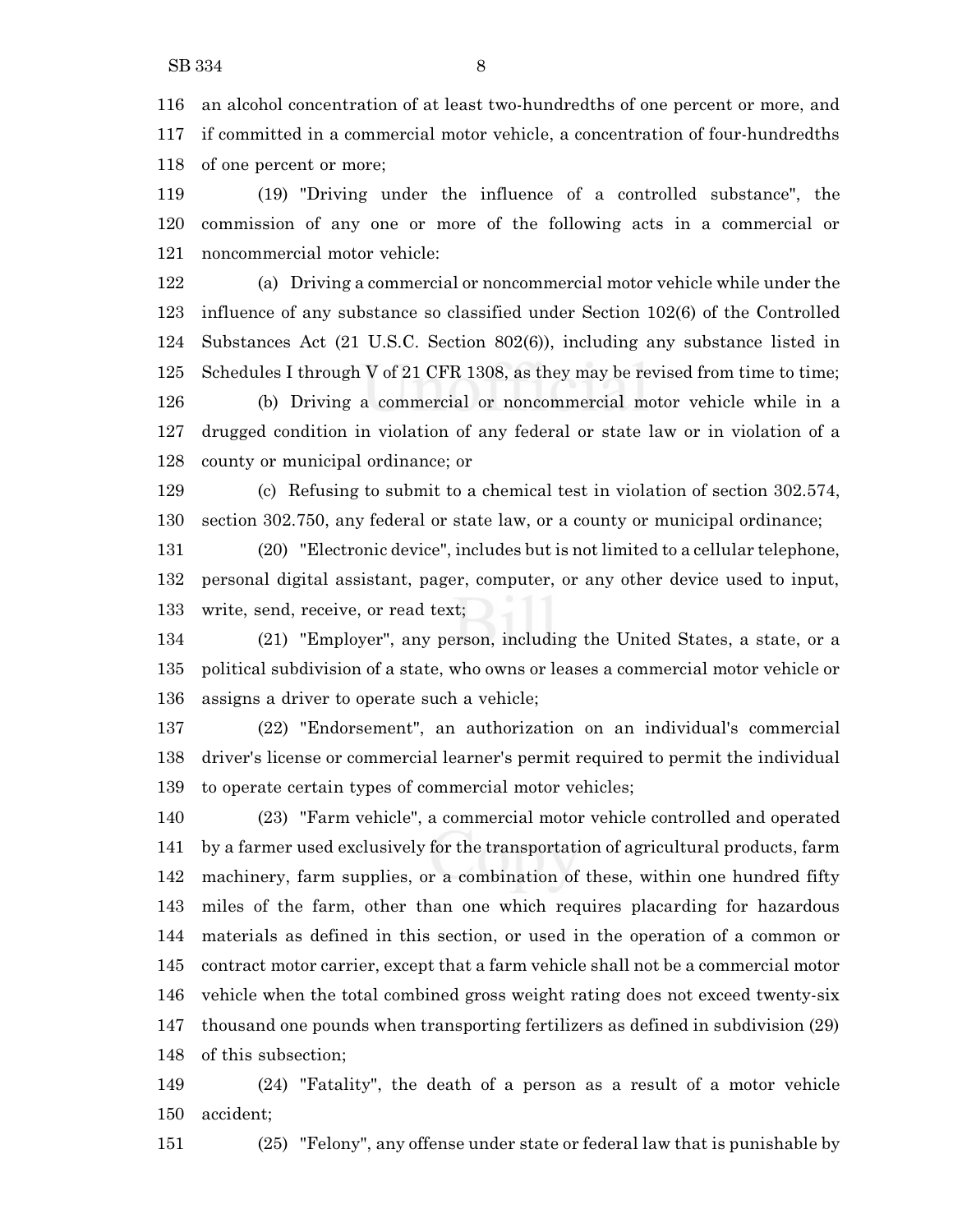death or imprisonment for a term exceeding one year;

 (26) "Foreign", outside the fifty states of the United States and the District of Columbia;

 (27) "Gross combination weight rating" or "GCWR", the value specified by the manufacturer as the loaded weight of a combination (articulated) vehicle. In the absence of a value specified by the manufacturer, GCWR will be determined by adding the GVWR of the power unit and the total weight of the towed unit and any load thereon;

 (28) "Gross vehicle weight rating" or "GVWR", the value specified by the manufacturer as the loaded weight of a single vehicle;

 (29) "Hazardous materials", any material that has been designated as hazardous under 49 U.S.C. Section 5103 and is required to be placarded under subpart F of CFR 172 or any quantity of a material listed as a select agent or toxin in 42 CFR 73. Fertilizers, including but not limited to ammonium nitrate, phosphate, nitrogen, anhydrous ammonia, lime, potash, motor fuel or special fuel, shall not be considered hazardous materials when transported by a farm vehicle provided all other provisions of this definition are followed;

 (30) "Imminent hazard", the existence of a condition that presents a substantial likelihood that death, serious illness, severe personal injury, or a substantial endangerment to health, property, or the environment may occur before the reasonably foreseeable completion date of a formal proceeding begins to lessen the risk of that death, illness, injury, or endangerment;

 (31) "Issuance", the initial licensure, license transfers, license renewals, and license upgrades;

 (32) "Manual transmission" (also known as a stick shift, stick, straight drive or standard transmission), a transmission utilizing a driver-operated clutch that is activated by a pedal or lever and a gear-shift mechanism operated either by hand or foot. All other transmissions, whether semiautomatic or automatic, will be considered automatic for the purposes of the standardized restriction code;

 (33) "Medical examiner", a person who is licensed, certified, or registered, in accordance with applicable state laws and regulations, to perform physical examinations. The term includes, but is not limited to, doctors of medicine, doctors of osteopathy, physician assistants, advanced practice nurses, and doctors of chiropractic;

 (34) "Medical variance", when a driver has received one of the following that allows the driver to be issued a medical certificate: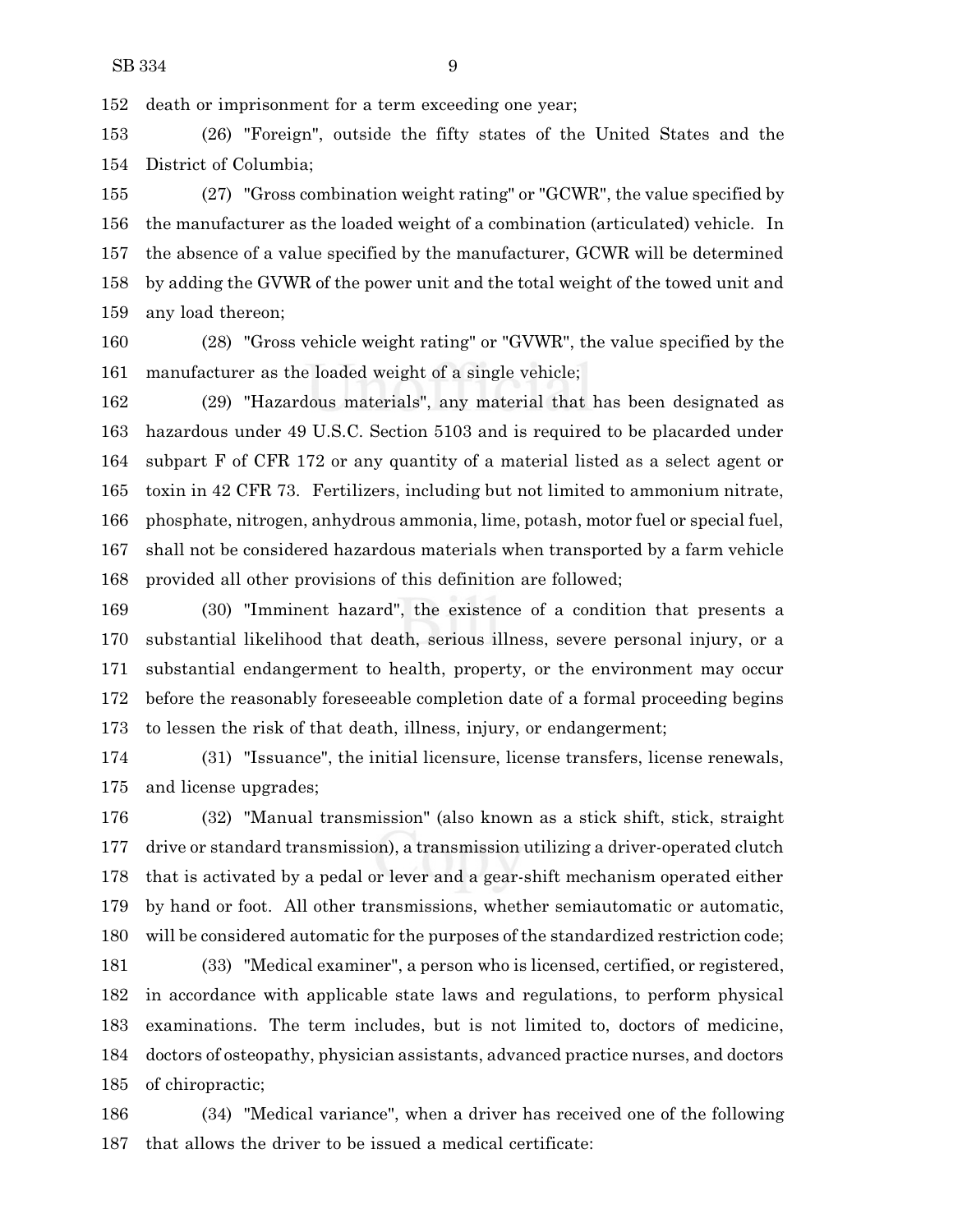(a) An exemption letter permitting operation of a commercial motor vehicle under 49 CFR 381, Subpart C or 49 CFR 391.64;

 (b) A skill performance evaluation certificate permitting operation of a commercial motor vehicle under 49 CFR 391.49;

 (35) "Mobile telephone", a mobile communication device that is classified as or uses any commercial mobile radio service, as defined in the regulations of the Federal Communications Commission, 47 CFR 20.3, but does not include two-way or citizens band radio services;

 (36) "Motor vehicle", any self-propelled vehicle not operated exclusively upon tracks;

 (37) "Noncommercial motor vehicle", a motor vehicle or combination of motor vehicles not defined by the term commercial motor vehicle in this section; (38) "Out of service", a temporary prohibition against the operation of a commercial motor vehicle by a particular driver, or the operation of a particular commercial motor vehicle, or the operation of a particular motor carrier;

 (39) "Out-of-service order", a declaration by an authorized enforcement officer of a federal, state, Canadian, Mexican or any local jurisdiction, that a driver, or a commercial motor vehicle, or a motor carrier operation, is out of service under 49 CFR 386.72, 392.5, 392.9a, 395.13, or 396.9, or comparable laws, or the North American Standard Out-of-Service Criteria;

 (40) "School bus", a commercial motor vehicle used to transport preprimary, primary, or secondary school students from home to school, from school to home, or to and from school-sponsored events. School bus does not include a bus used as a common carrier as defined by the Secretary;

(41) "Secretary", the Secretary of Transportation of the United States;

 (42) "Serious traffic violation", driving a commercial motor vehicle in such a manner that the driver receives a conviction for the following offenses or driving a noncommercial motor vehicle when the driver receives a conviction for the following offenses and the conviction results in the suspension or revocation of the driver's license or noncommercial motor vehicle driving privilege:

(a) Excessive speeding, as defined by the Secretary by regulation;

 (b) Careless, reckless or imprudent driving which includes, but shall not be limited to, any violation of section 304.016, any violation of section 304.010, or any other violation of federal or state law, or any county or municipal ordinance while driving a commercial motor vehicle in a willful or wanton disregard for the safety of persons or property, or improper or erratic traffic lane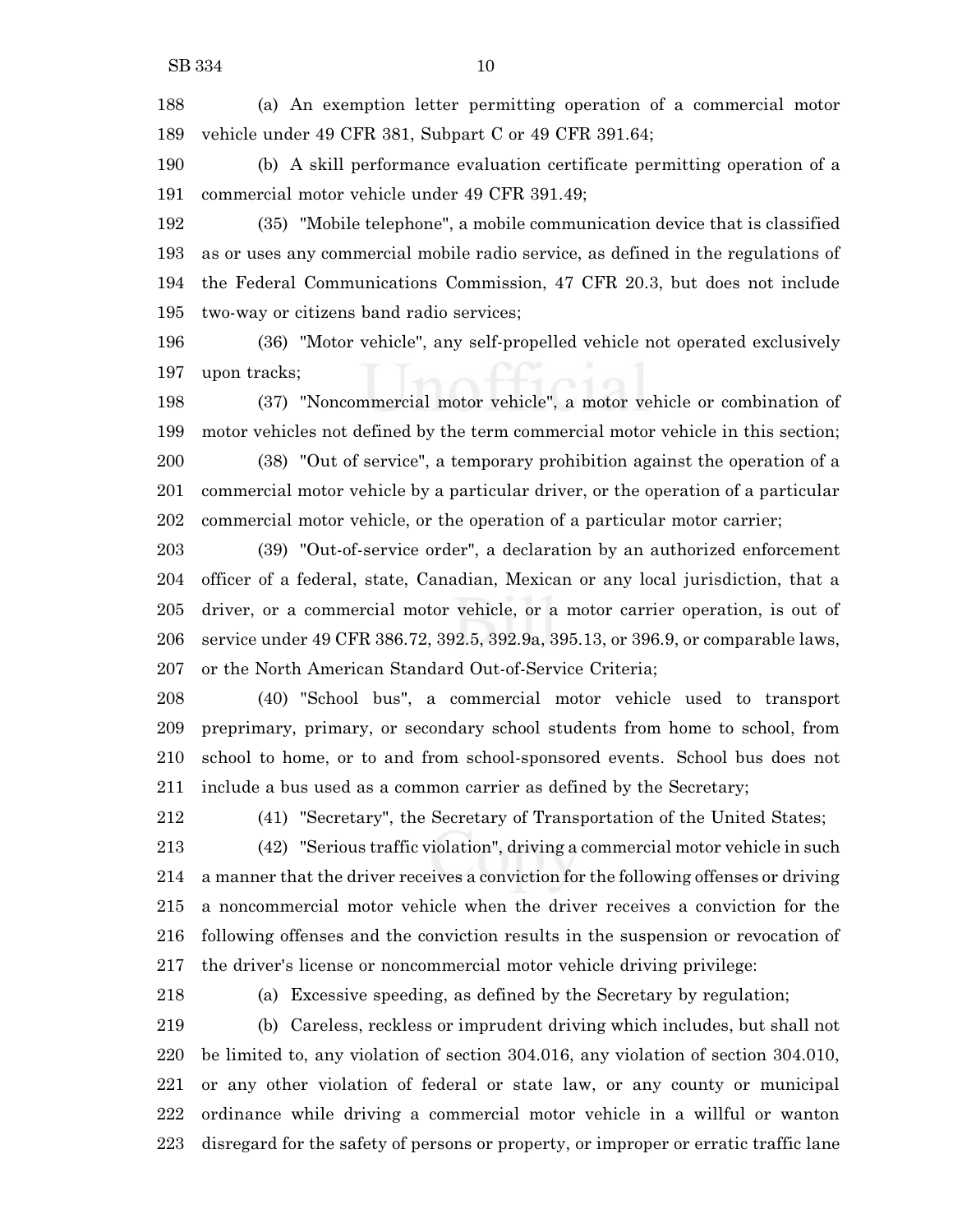changes, or following the vehicle ahead too closely, but shall not include careless and imprudent driving by excessive speed;

 (c) A violation of any federal or state law or county or municipal ordinance regulating the operation of motor vehicles arising out of an accident or collision which resulted in death to any person, other than a parking violation;

 (d) Driving a commercial motor vehicle without obtaining a commercial driver's license in violation of any federal or state or county or municipal ordinance;

 (e) Driving a commercial motor vehicle without a commercial driver's license in the driver's possession in violation of any federal or state or county or municipal ordinance. Any individual who provides proof to the court which has jurisdiction over the issued citation that the individual held a valid commercial driver's license on the date that the citation was issued shall not be guilty of this offense;

 (f) Driving a commercial motor vehicle without the proper commercial driver's license class or endorsement for the specific vehicle group being operated or for the passengers or type of cargo being transported in violation of any federal or state law or county or municipal ordinance;

 (g) Violating a state or local law or ordinance on motor vehicle traffic control prohibiting texting while driving a commercial motor vehicle;

 (h) Violating a state or local law or ordinance on motor vehicle traffic control restricting or prohibiting the use of a hand-held mobile telephone while driving a commercial motor vehicle; or

 (i) Any other violation of a federal or state law or county or municipal ordinance regulating the operation of motor vehicles, other than a parking violation, as prescribed by the Secretary by regulation;

 (43) "State", a state of the United States, including the District of Columbia;

 (44) "Tank vehicle", any commercial motor vehicle that is designed to transport any liquid or gaseous materials within a tank or tanks having an individual rated capacity of more than one hundred nineteen gallons and an aggregate rated capacity of one thousand gallons or more that is either permanently or temporarily attached to the vehicle or the chassis. A commercial motor vehicle transporting an empty storage container tank, not designed for transportation, with a rated capacity of one thousand gallons or more, that is temporarily attached to a flatbed trailer is not considered a tank vehicle;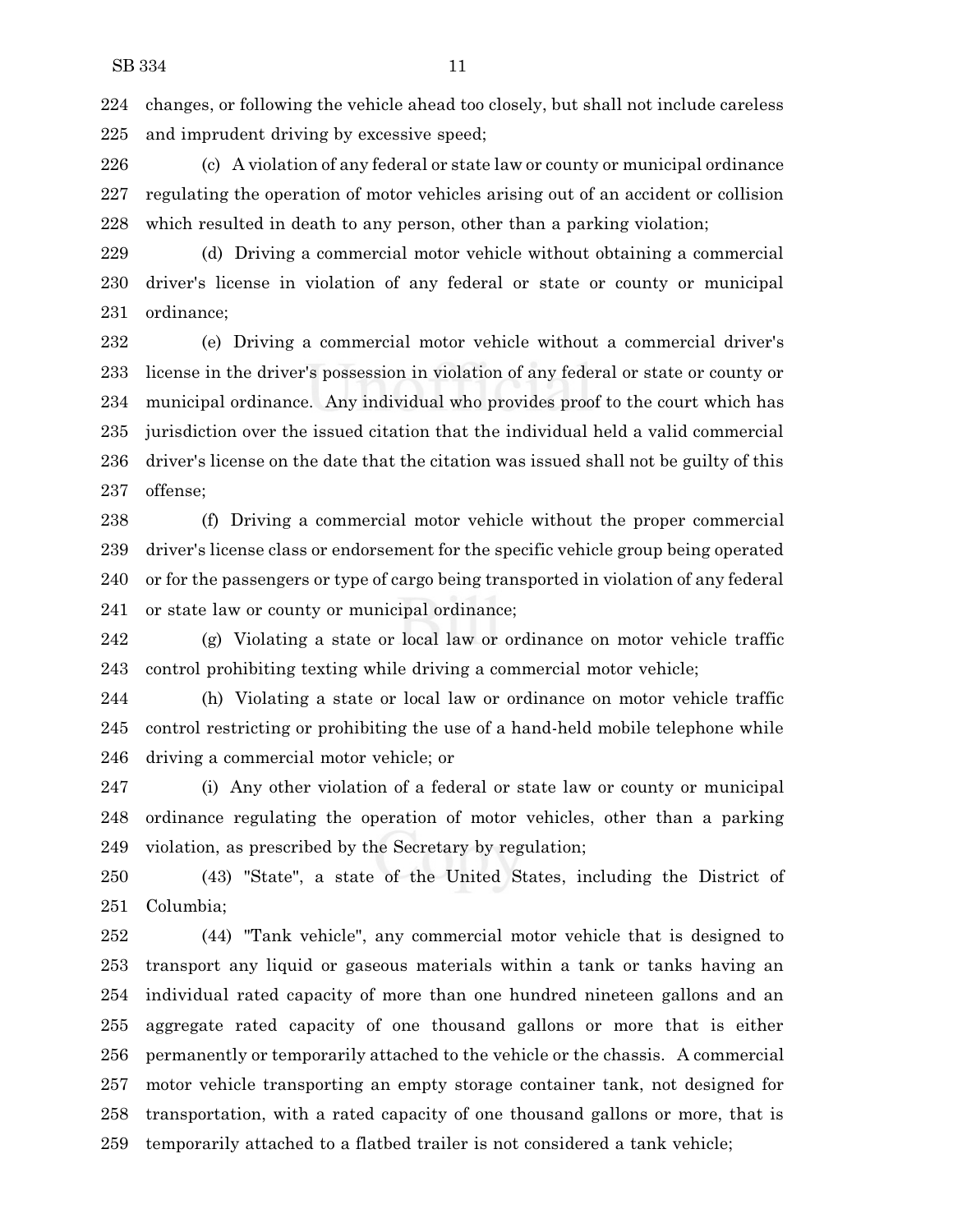(45) "Texting", manually entering alphanumeric text into, or reading text from, an electronic device. This action includes but is not limited to short message service, emailing, instant messaging, commanding or requesting access to a website, pressing more than a single button to initiate or terminate a voice communication using a mobile telephone, or engaging in any other form of electronic text retrieval or entry, for present or future communication. Texting does not include:

 (a) Inputting, selecting, or reading information on a global positioning system or navigation system;

 (b) Pressing a single button to initiate or terminate a voice communication using a mobile telephone; or

 (c) Using a device capable of performing multiple functions (e.g., fleet management systems, dispatching devices, smart phones, citizens band radios, music players) for a purpose that is not otherwise prohibited in this part;

(46) "United States", the fifty states and the District of Columbia.

304.585. 1. A person shall be deemed to commit the offense of "endangerment of a highway worker" upon conviction for any of the following when the offense occurs within a construction zone or work zone, as defined in section 304.580:

(1) Exceeding the posted speed limit by fifteen miles per hour or more;

(2) Passing in violation of subsection 4 of section 304.582;

 (3) Failure to stop for a work zone flagman or failure to obey traffic control devices erected in the construction zone or work zone for purposes of controlling the flow of motor vehicles through the zone;

 (4) Driving through or around a work zone by any lane not clearly designated to motorists for the flow of traffic through or around the work zone; (5) Physically assaulting, or attempting to assault, or threatening to assault a highway worker in a construction zone or work zone, with a motor vehicle or other instrument;

 (6) Intentionally striking, moving, or altering barrels, barriers, signs, or other devices erected to control the flow of traffic to protect workers and motorists in the work zone for a reason other than avoidance of an obstacle, an emergency, or to protect the health and safety of an occupant of the motor vehicle or of another person; or

 (7) Committing any of the following offenses for which points may be assessed under section 302.302: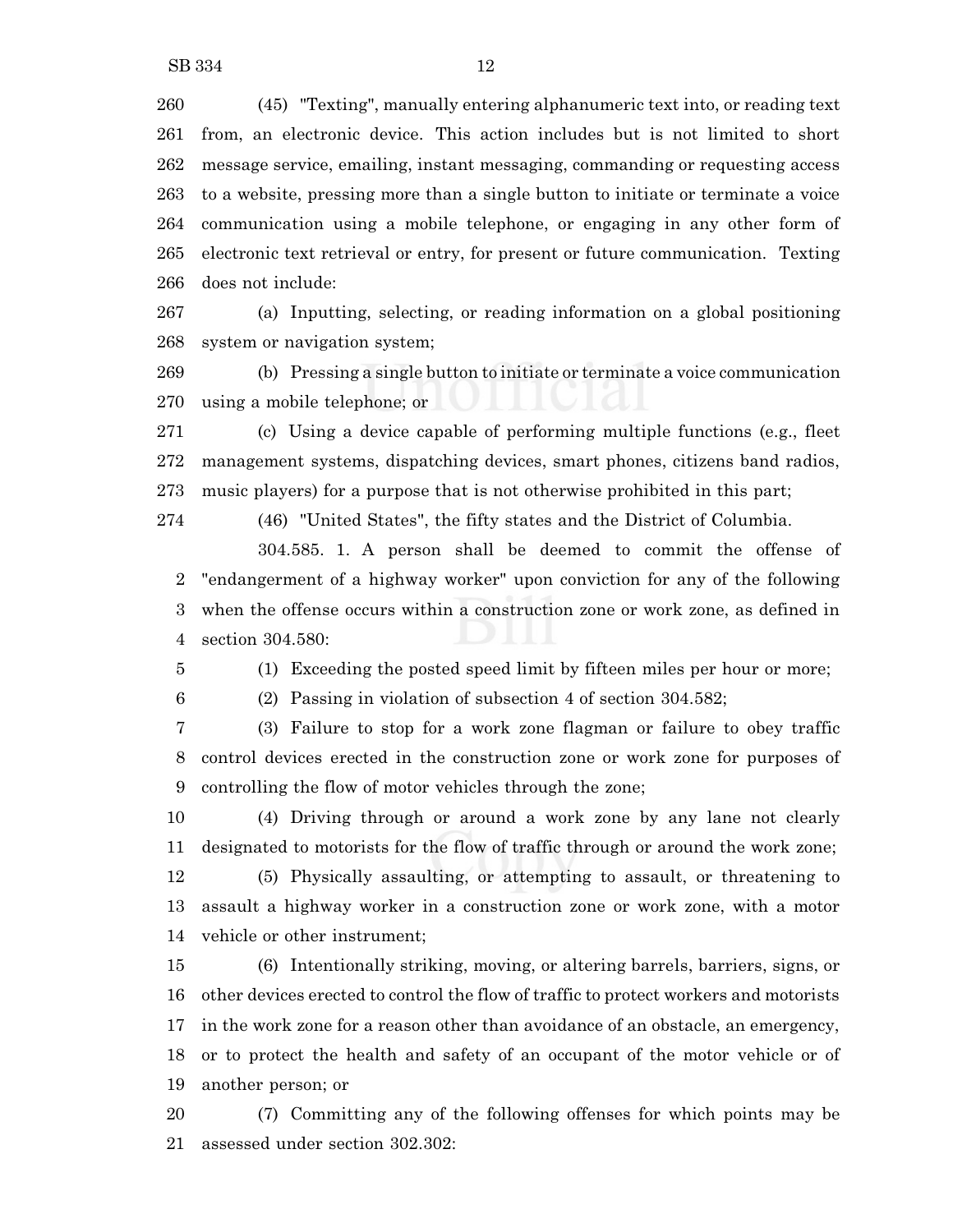(a) Leaving the scene of an accident in violation of section 577.060;

 (b) Careless and imprudent driving in violation of subsection 4 of section 304.016;

 (c) Operating without a valid license in violation of subdivision (1) or (2) of subsection 1 of section 302.020;

(d) Operating with a suspended or revoked license;

 (e) Driving while in an intoxicated condition or under the influence of controlled substances or drugs or driving with **[**an excessive**] prohibited** blood alcohol **or drug** content;

(f) Any felony involving the use of a motor vehicle.

 2. Upon conviction or a plea of guilty for committing the offense of endangerment of a highway worker under subsection 1 of this section if no injury or death to a highway worker resulted from the offense, in addition to any other penalty authorized by law, the person shall be subject to a fine of not more than one thousand dollars and shall have four points assessed to his or her driver's license under section 302.302.

 3. A person shall be deemed to commit the offense of "aggravated endangerment of a highway worker" upon conviction or a plea of guilty for any offense under subsection 1 of this section when such offense occurs in a construction zone or work zone as defined in section 304.580 and results in the injury or death of a highway worker. Upon conviction or a plea of guilty for committing the offense of aggravated endangerment of a highway worker, in addition to any other penalty authorized by law, the person shall be subject to a fine of not more than five thousand dollars if the offense resulted in injury to a highway worker and ten thousand dollars if the offense resulted in death to a highway worker. In addition, such person shall have twelve points assessed to their driver's license under section 302.302 and shall be subject to the provisions of section 302.304 regarding the revocation of the person's license and driving privileges.

 4. Except for the offense established under subdivision (6) of subsection 1 of this section, no person shall be deemed to commit the offense of endangerment of a highway worker except when the act or omission constituting the offense occurred when one or more highway workers were in the construction zone or work zone.

 5. No person shall be cited or convicted for endangerment of a highway worker or aggravated endangerment of a highway worker, for any act or omission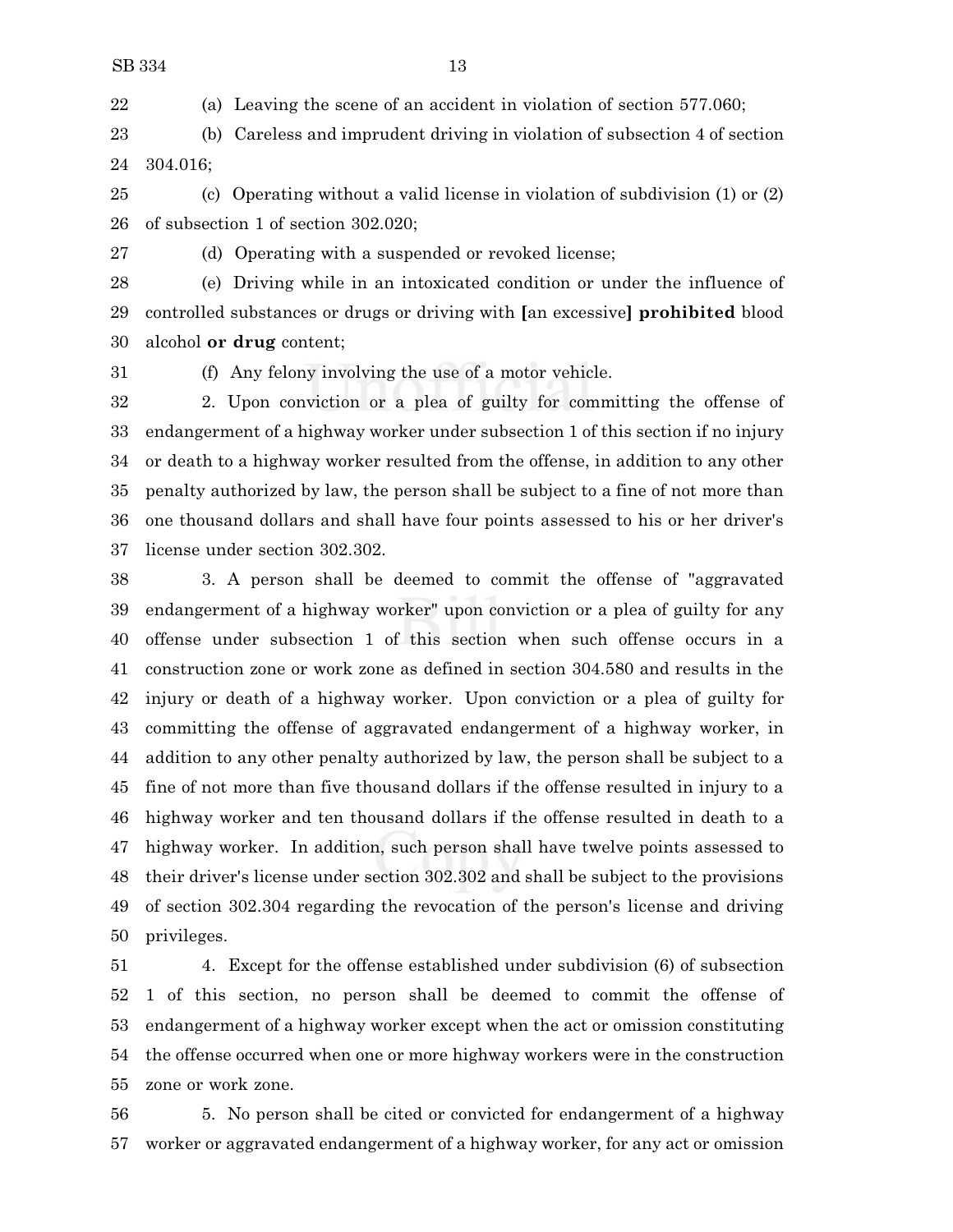otherwise constituting an offense under subsection 1 of this section, if such act or omission resulted in whole or in part from mechanical failure of the person's vehicle or from the negligence of another person or a highway worker.

478.007. 1. Any circuit court may establish a DWI court within the treatment court division to provide an alternative for the judicial system to dispose of cases in which a person has pleaded guilty to driving while intoxicated or driving with **[**excessive**] prohibited** blood alcohol **or drug** content and:

 (1) The person was operating a motor vehicle with at least fifteen-hundredths of one percent or more by weight of alcohol in such person's blood; or

 (2) The person has previously pleaded guilty to or has been found guilty of one or more intoxication-related traffic offenses as defined by section 577.001; or

 (3) The person has two or more previous alcohol-related enforcement contacts as defined in section 302.525.

 2. This court shall combine judicial supervision, drug or alcohol testing, continuous alcohol monitoring, or verifiable breath alcohol testing, substance abuse traffic offender program compliance, and treatment of DWI court participants. The court may assess any and all necessary costs for participation in DWI court against the participant. Any money received from such assessed costs by a court from a defendant shall not be considered court costs, charges, or fines. This court shall operate in conjunction with a treatment court established pursuant to sections 478.001 to 478.009.

 3. If the division of probation and parole is otherwise unavailable to assist in the judicial supervision of any person who wishes to enter a DWI court, a court-approved private probation service may be utilized by the DWI court to fill the division's role. In such case, any and all necessary additional costs may be assessed against the participant. No person shall be rejected from participating in DWI court solely for the reason that the person does not reside in the city or county where the applicable DWI court is located but the DWI court can base acceptance into a treatment court program on its ability to adequately provide services for the person or handle the additional caseload.

544.155. 1. Any member of a duly organized state, county, or municipal peace unit of another state of the United States who enters this state in fresh pursuit, and continues within this state in such fresh pursuit, of a person in order to arrest such person on the ground that such person is believed to have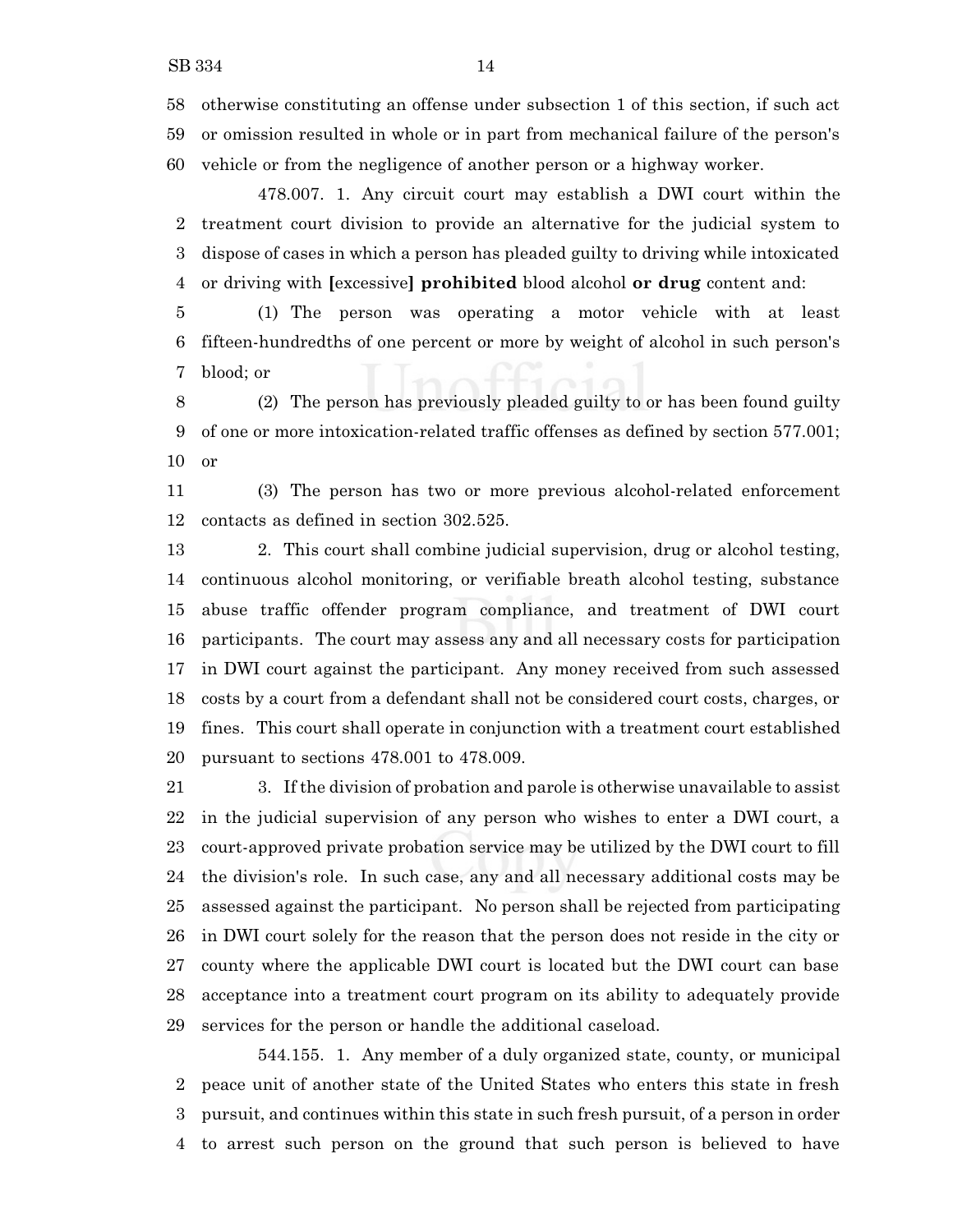committed a felony or the crime of driving while intoxicated or driving with **[**excessive**] prohibited** blood alcohol **or drug** content in such other state, shall have the same authority to arrest and hold such person in custody, as has any member of any duly organized state, county, or municipal peace unit of this state, to arrest and hold in custody a person on the ground that such person is believed to have committed a felony or the crime of driving while intoxicated or driving with **[**excessive**] prohibited** blood alcohol **or drug** content in this state; provided, the rights extended by this subsection shall be extended only to those states granting these same rights to peace officers of this state who may be in fresh pursuit of suspected criminals in such reciprocating states.

 2. If an arrest is made in this state by an officer of another state in accordance with the provisions of subsection 1 of this section, the arresting officer shall, without unnecessary delay, take the person arrested before a judge of a court of competent jurisdiction in the county in which the arrest was made, who shall conduct a hearing for the purpose of determining the lawfulness of the arrest. If the judge determines that the arrest was lawful, the judge shall order the person arrested to await, for a reasonable time, the issuance of an extradition warrant by the governor of this state, or admit such person to bail for such purpose. If the judge determines that the arrest was unlawful the judge shall discharge the person arrested.

 3. Subsection 1 of this section shall not be construed so as to make unlawful any arrest in this state which would otherwise be lawful.

 4. For the purpose of this section, the word "state" includes the District of Columbia.

 5. The term "fresh pursuit", as used in this section, includes fresh pursuit as defined by the common law, and also the pursuit of a person who has committed a felony or the crime of driving while intoxicated or driving with **[**excessive**] prohibited** blood alcohol **or drug** content or who is reasonably suspected of having committed a felony or the crime of driving while intoxicated or driving with **[**excessive**] prohibited** blood alcohol **or drug** content. It shall also include the pursuit of a person suspected of having committed a supposed felony or the crime of driving while intoxicated or driving with **[**excessive**] prohibited** blood alcohol **or drug** content, though no felony or the crime of driving while intoxicated or driving with **[**excessive**] prohibited** blood alcohol **or drug** content has actually been committed, if there is reasonable ground for believing that a felony or the crime of driving while intoxicated or driving with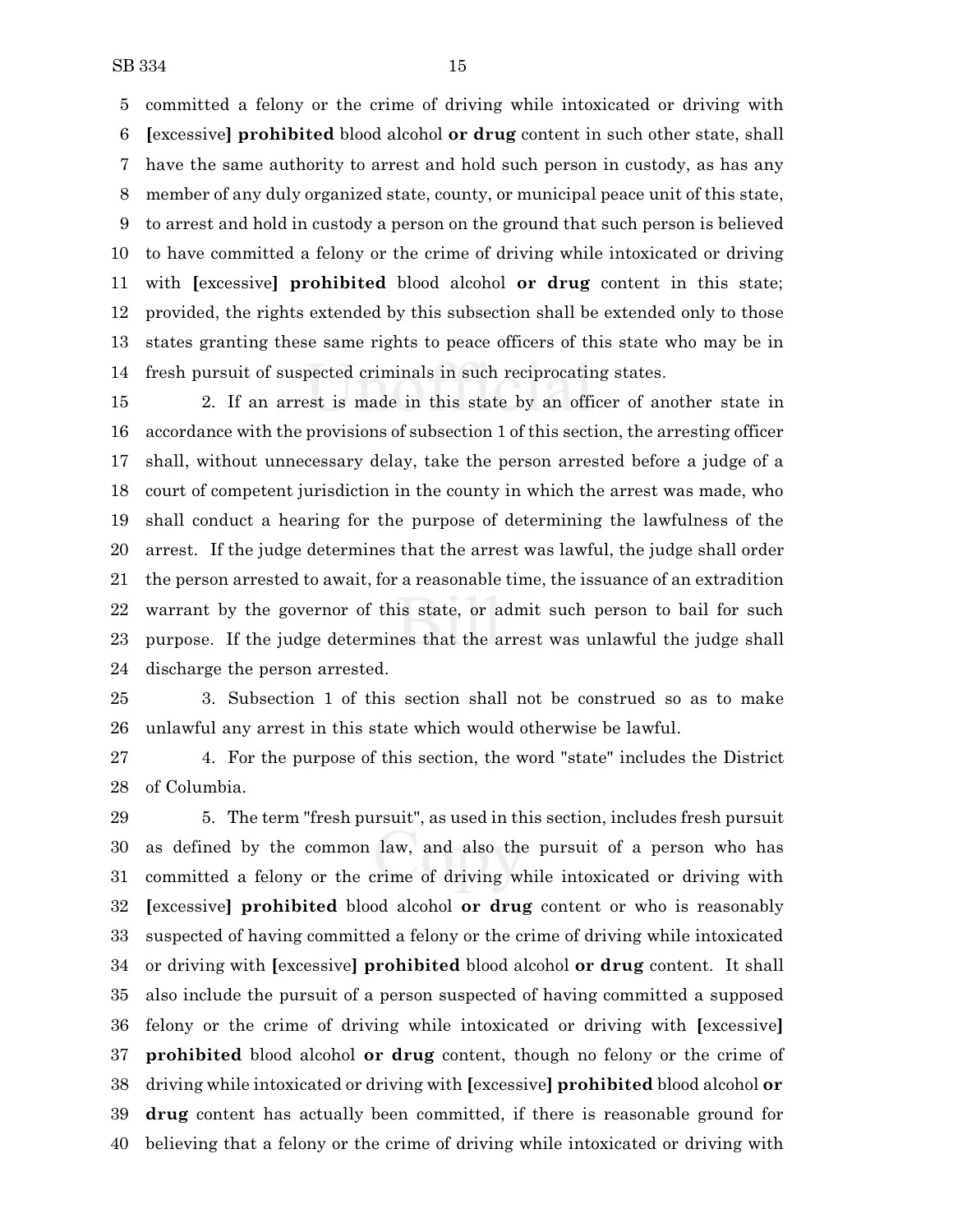**[**excessive**] prohibited** blood alcohol **or drug** content has been committed. Fresh pursuit, as used therein, shall not necessarily imply instant pursuit, but pursuit without unreasonable delay.

6. This section may be cited as the "Uniform Law on Fresh Pursuit".

577.001. As used in this chapter, the following terms mean:

(1) "Aggravated offender", a person who has been found guilty of:

 (a) Three or more intoxication-related traffic offenses committed on separate occasions; or

 (b) Two or more intoxication-related traffic offenses committed on separate occasions where at least one of the intoxication-related traffic offenses is an offense committed in violation of any state law, county or municipal ordinance, any federal offense, or any military offense in which the defendant was operating a vehicle while intoxicated and another person was injured or killed;

(2) "Aggravated boating offender", a person who has been found guilty of:

(a) Three or more intoxication-related boating offenses; or

 (b) Two or more intoxication-related boating offenses committed on separate occasions where at least one of the intoxication-related boating offenses is an offense committed in violation of any state law, county or municipal ordinance, any federal offense, or any military offense in which the defendant was operating a vessel while intoxicated and another person was injured or killed;

 (3) "All-terrain vehicle", any motorized vehicle manufactured and used exclusively for off-highway use which is fifty inches or less in width, with an unladen dry weight of one thousand pounds or less, traveling on three, four or more low pressure tires, with a seat designed to be straddled by the operator, or with a seat designed to carry more than one person, and handlebars for steering control;

 (4) "Court", any circuit, associate circuit, or municipal court, including traffic court, but not any juvenile court or treatment court;

(5) "Chronic offender", a person who has been found guilty of:

 (a) Four or more intoxication-related traffic offenses committed on separate occasions; or

 (b) Three or more intoxication-related traffic offenses committed on separate occasions where at least one of the intoxication-related traffic offenses is an offense committed in violation of any state law, county or municipal ordinance, any federal offense, or any military offense in which the defendant was operating a vehicle while intoxicated and another person was injured or killed;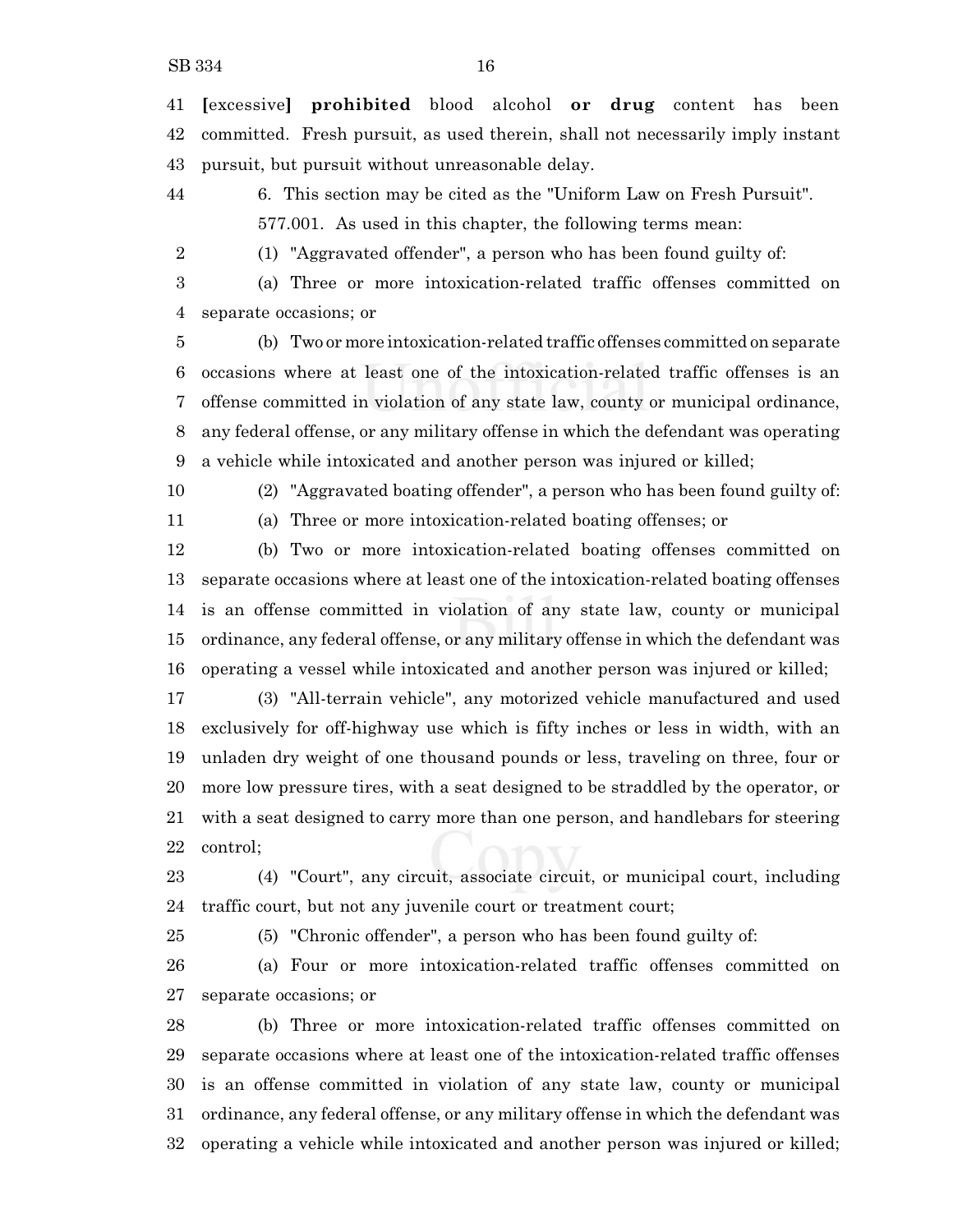(c) Two or more intoxication-related traffic offenses committed on separate occasions where both intoxication-related traffic offenses were offenses committed in violation of any state law, county or municipal ordinance, any federal offense, or any military offense in which the defendant was operating a vehicle while intoxicated and another person was injured or killed;

(6) "Chronic boating offender", a person who has been found guilty of:

(a) Four or more intoxication-related boating offenses; or

 (b) Three or more intoxication-related boating offenses committed on separate occasions where at least one of the intoxication-related boating offenses is an offense committed in violation of any state law, county or municipal ordinance, any federal offense, or any military offense in which the defendant was operating a vessel while intoxicated and another person was injured or killed; or

 (c) Two or more intoxication-related boating offenses committed on separate occasions where both intoxication-related boating offenses were offenses committed in violation of any state law, county or municipal ordinance, any federal offense, or any military offense in which the defendant was operating a vessel while intoxicated and another person was injured or killed;

 (7) "Continuous alcohol monitoring", automatically testing breath, blood, or transdermal alcohol concentration levels and tampering attempts at least once every hour, regardless of the location of the person who is being monitored, and regularly transmitting the data. Continuous alcohol monitoring shall be considered an electronic monitoring service under subsection 3 of section 217.690;

 (8) "Controlled substance", a drug, substance, or immediate precursor in schedules I to V listed in section 195.017;

 (9) "Drive", "driving", "operates" or "operating", physically driving or operating a vehicle or vessel;

 (10) "Flight crew member", the pilot in command, copilots, flight engineers, and flight navigators;

(11) "Habitual offender", a person who has been found guilty of:

 (a) Five or more intoxication-related traffic offenses committed on separate occasions; or

 (b) Four or more intoxication-related traffic offenses committed on separate occasions where at least one of the intoxication-related traffic offenses is an offense committed in violation of any state law, county or municipal ordinance, any federal offense, or any military offense in which the defendant was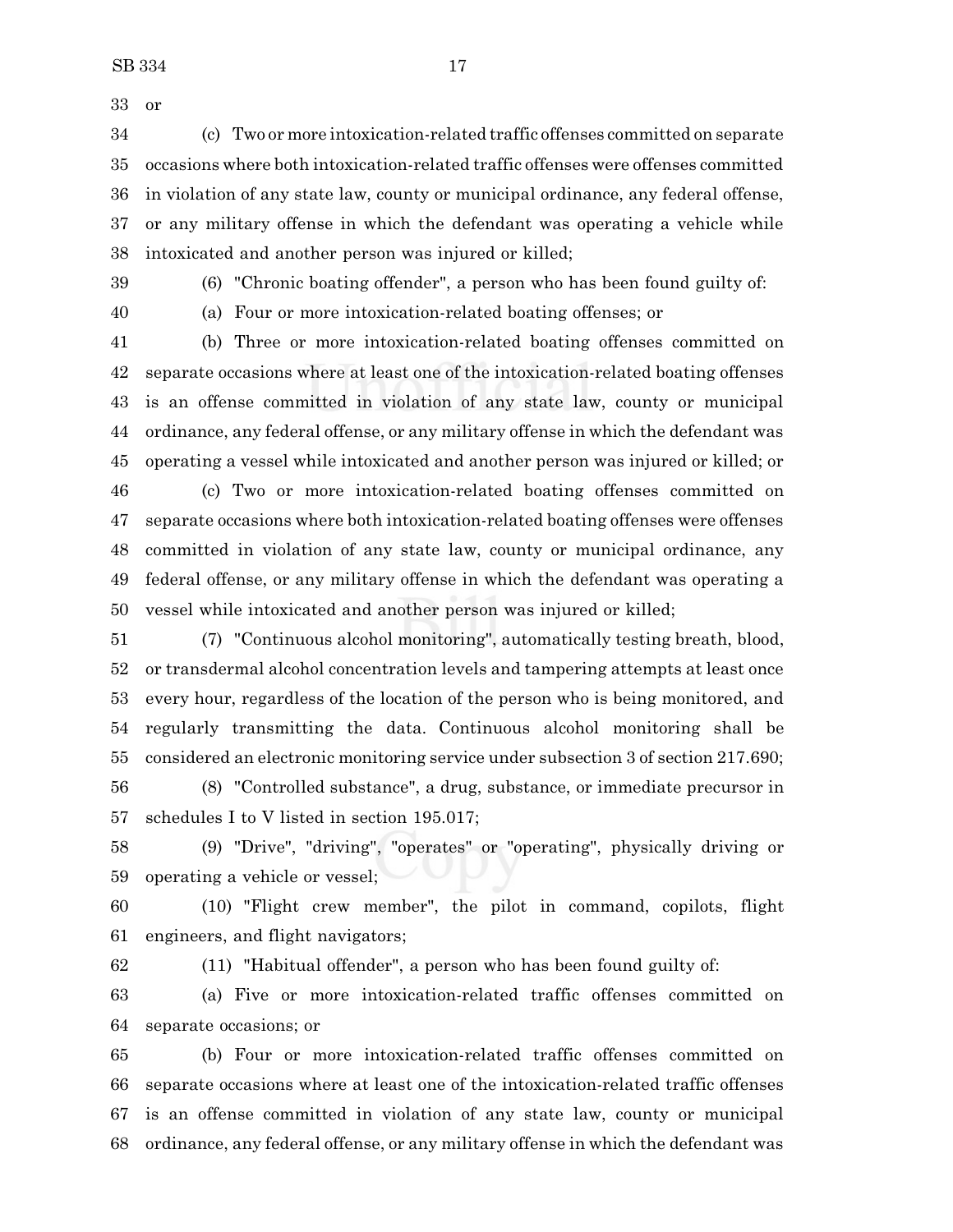operating a vehicle while intoxicated and another person was injured or killed; or

 (c) Three or more intoxication-related traffic offenses committed on separate occasions where at least two of the intoxication-related traffic offenses were offenses committed in violation of any state law, county or municipal ordinance, any federal offense, or any military offense in which the defendant was operating a vehicle while intoxicated and another person was injured or killed;

(12) "Habitual boating offender", a person who has been found guilty of:

(a) Five or more intoxication-related boating offenses; or

 (b) Four or more intoxication-related boating offenses committed on separate occasions where at least one of the intoxication-related boating offenses is an offense committed in violation of any state law, county or municipal ordinance, any federal offense, or any military offense in which the defendant was operating a vessel while intoxicated and another person was injured or killed; or

 (c) Three or more intoxication-related boating offenses committed on separate occasions where at least two of the intoxication-related boating offenses were offenses committed in violation of any state law, county or municipal ordinance, any federal offense, or any military offense in which the defendant was operating a vessel while intoxicated and another person was injured or killed; or (d) While boating while intoxicated, the defendant acted with criminal negligence to:

 a. Cause the death of any person not a passenger in the vessel operated by the defendant, including the death of an individual that results from the defendant's vessel leaving the water; or

b. Cause the death of two or more persons; or

 c. Cause the death of any person while he or she has a blood alcohol content of at least eighteen-hundredths of one percent by weight of alcohol in such person's blood;

 (13) "Intoxicated" or "intoxicated condition", when a person is under the influence of alcohol, a controlled substance, or drug, or any combination thereof; (14) "Intoxication-related boating offense", operating a vessel while intoxicated; boating while intoxicated; operating a vessel with excessive blood alcohol content or an offense in which the defendant was operating a vessel while intoxicated and another person was injured or killed in violation of any state law, county or municipal ordinance, any federal offense, or any military offense;

(15) "Intoxication-related traffic offense", driving while intoxicated,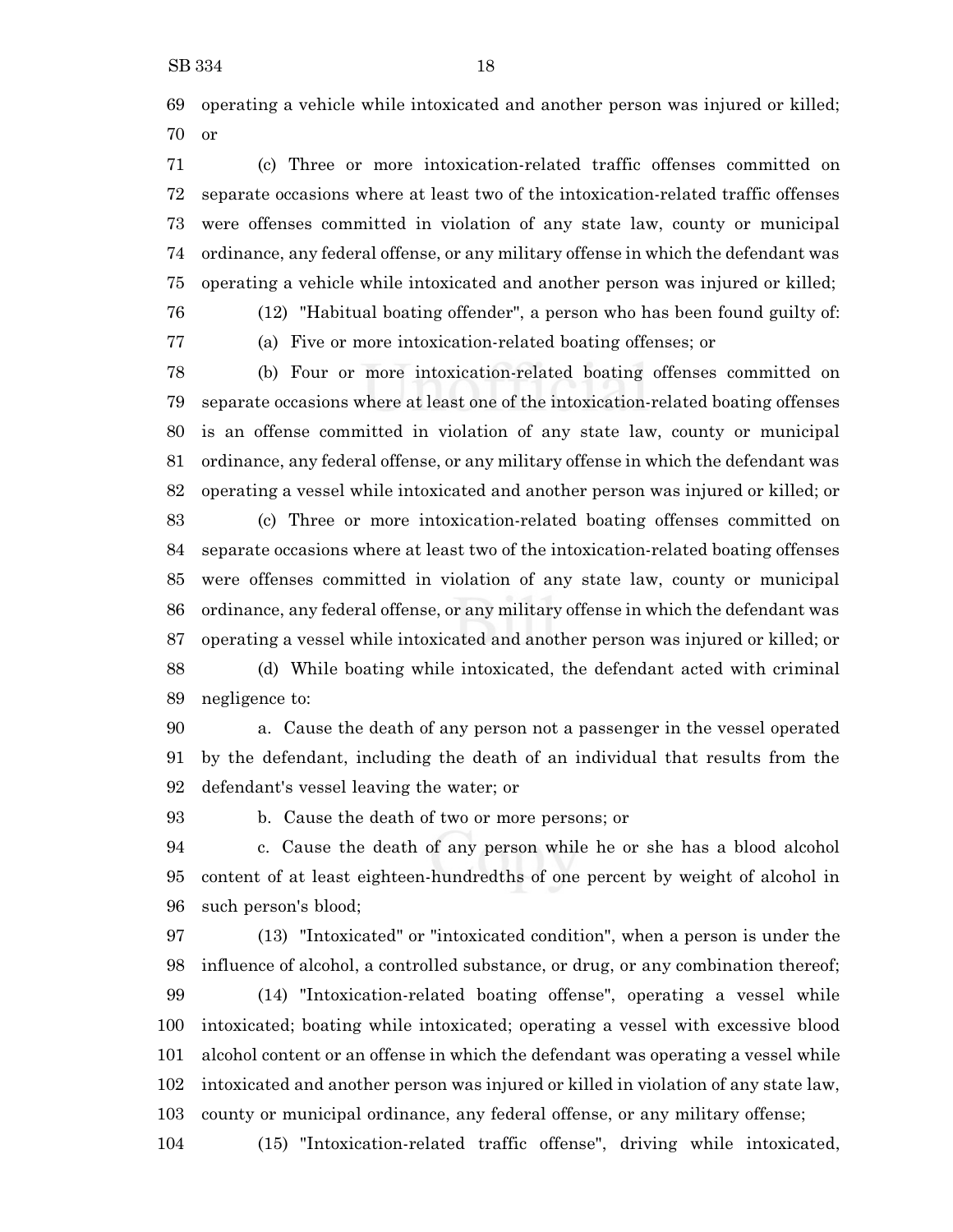driving with **[**excessive**] prohibited** blood alcohol **or drug** content, driving under the influence of alcohol or drugs in violation of a state law, county or municipal ordinance, any federal offense, or any military offense, or an offense in which the defendant was operating a vehicle while intoxicated and another person was injured or killed in violation of any state law, county or municipal ordinance, any federal offense, or any military offense;

 (16) "Law enforcement officer" or "arresting officer", includes the definition of law enforcement officer in section 556.061 and military policemen conducting traffic enforcement operations on a federal military installation under military jurisdiction in the state of Missouri;

 (17) "Operate a vessel", to physically control the movement of a vessel in motion under mechanical or sail power in water;

(18) "Persistent offender", a person who has been found guilty of:

 (a) Two or more intoxication-related traffic offenses committed onseparate occasions; or

 (b) One intoxication-related traffic offense committed in violation of any state law, county or municipal ordinance, federal offense, or military offense in which the defendant was operating a vehicle while intoxicated and another person was injured or killed;

 (19) "Persistent boating offender", a person who has been found guilty of: (a) Two or more intoxication-related boating offenses committed on separate occasions; or

 (b) One intoxication-related boating offense committed in violation of any state law, county or municipal ordinance, federal offense, or military offense in which the defendant was operating a vessel while intoxicated and another person was injured or killed;

 (20) "Prior offender", a person who has been found guilty of one intoxication-related traffic offense, where such prior offense occurred within five years of the occurrence of the intoxication-related traffic offense for which the person is charged;

 (21) "Prior boating offender", a person who has been found guilty of one intoxication-related boating offense, where such prior offense occurred within five years of the occurrence of the intoxication-related boating offense for which the person is charged.

577.012. 1. A person commits the offense of driving with **[**excessive**] prohibited** blood alcohol **or drug** content if such person operates: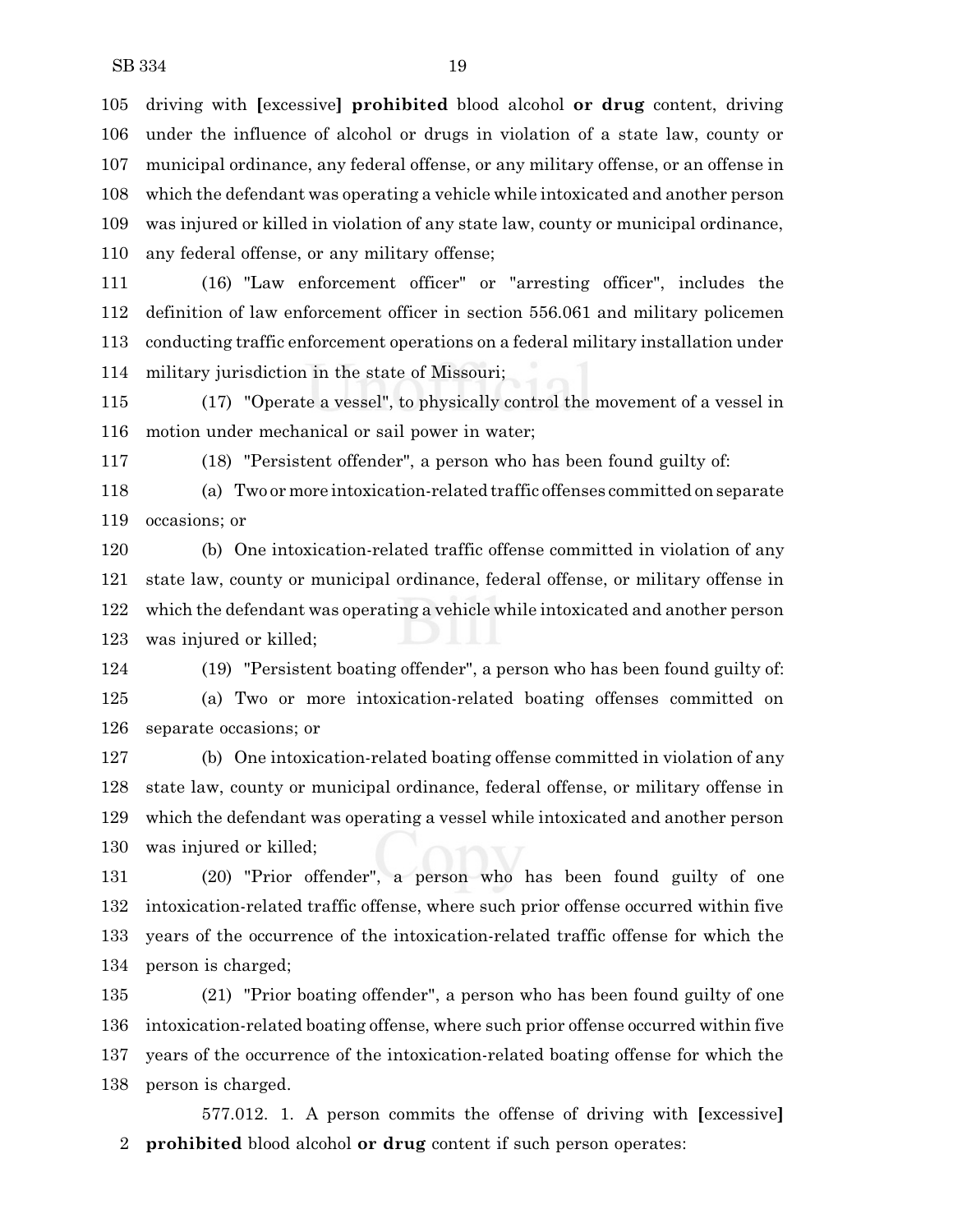(1) A vehicle while having eight-hundredths of one percent or more by weight of alcohol in his or her blood; or

 (2) A commercial motor vehicle while having four one-hundredths of one percent or more by weight of alcohol in his or her blood**; or**

 **(3) A vehicle while any amount of a controlled substance is present in the person, as measured in the person's blood, urine, or saliva**.

 2. **In any prosecution under this section, evidence of the results of analysis of a specimen of the defendant's blood, breath, urine, or saliva is admissible upon proof of a proper foundation. The presence of a controlled substance established by the results of analysis of a specimen of the defendant's blood or urine withdrawn after the defendant was operating a motor vehicle is presumed to show the presence of such controlled substance or other drug in the defendant at the time of operating the vehicle.** As used in this section, percent by weight of alcohol in the blood shall be based upon grams of alcohol per one hundred milliliters of blood or two hundred ten liters of breath and may be shown by chemical analysis of the person's blood, breath, saliva or urine. For the purposes of determining the alcoholic content of a person's blood under this section, the test shall be conducted in accordance with the provisions of sections 577.020 to 577.041.

 3. The offense of driving with **[**excessive**] prohibited** blood alcohol **or drug** content is:

(1) A class B misdemeanor;

 (2) A class A misdemeanor if the defendant is alleged and proved to be a prior offender;

 (3) A class E felony if the defendant is alleged and proved to be a persistent offender;

 (4) A class D felony if the defendant is alleged and proved to be an aggravated offender;

 (5) A class C felony if the defendant is alleged and proved to be a chronic offender;

 (6) A class B felony if the defendant is alleged and proved to be a habitual offender.

 4. A person found guilty of the offense of driving with **[**an excessive**] prohibited** blood alcohol **or drug** content as a first offense shall not be granted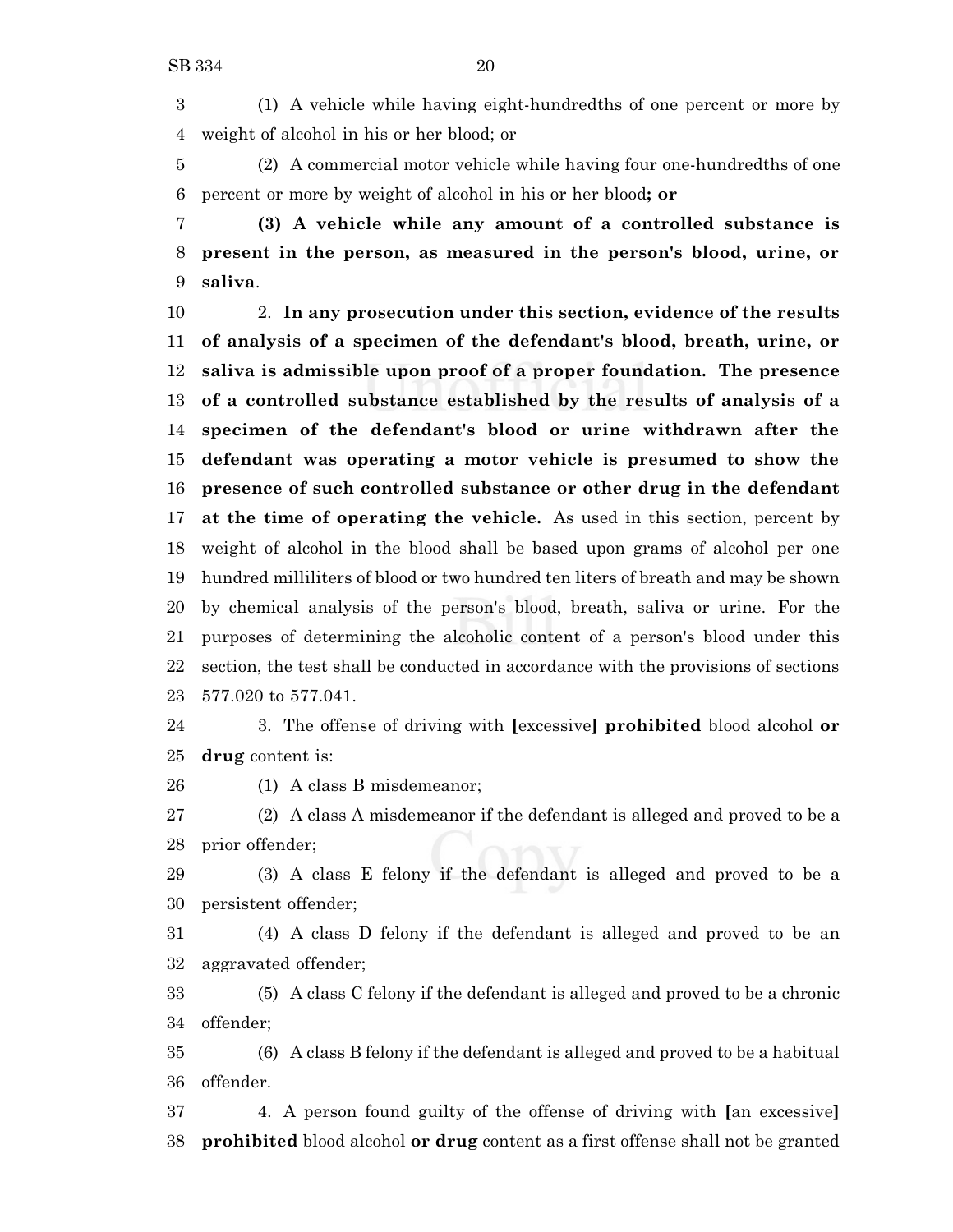a suspended imposition of sentence:

 (1) Unless such person shall be placed on probation for a minimum of two years; or

 (2) In a circuit where a DWI court or docket created under section 478.007 or other court-ordered treatment program is available, and where the offense was committed with fifteen-hundredths of one percent or more by weight of alcohol in such person's blood, unless the individual participates in and successfully completes a program under such DWI court or docket or other court-ordered treatment program.

 5. If a person is not granted a suspended imposition of sentence for the reasons described in subsection 4 of this section:

 (1) If the individual operated the vehicle with fifteen-hundredths to twenty-hundredths of one percent by weight of alcohol in such person's blood, the required term of imprisonment shall be not less than forty-eight hours;

 (2) If the individual operated the vehicle with greater than twenty-hundredths of one percent by weight of alcohol in such person's blood, the required term of imprisonment shall be not less than five days.

 6. If a person is found guilty of a second or subsequent offense of driving with **[**an excessive**] prohibited** blood alcohol **or drug** content, the court may order the person to submit to a period of continuous alcohol monitoring or verifiable breath alcohol testing performed a minimum of four times per day as a condition of probation.

 7. A person found guilty of driving with **[**excessive**] prohibited** blood alcohol **or drug** content:

 (1) As a prior offender, persistent offender, aggravated offender, chronic offender or habitual offender shall not be granted a suspended imposition of sentence or be sentenced to pay a fine in lieu of a term of imprisonment, section 557.011 to the contrary notwithstanding;

 (2) As a prior offender shall not be granted parole or probation until he or she has served a minimum of ten days imprisonment:

 (a) Unless as a condition of such parole or probation such person performs at least thirty days of community service under the supervision of the court in those jurisdictions which have a recognized program for community service; or

 (b) The offender participates in and successfully completes a program established under section 478.007 or other court-ordered treatment program, if available, and as part of either program, the offender performs at least thirty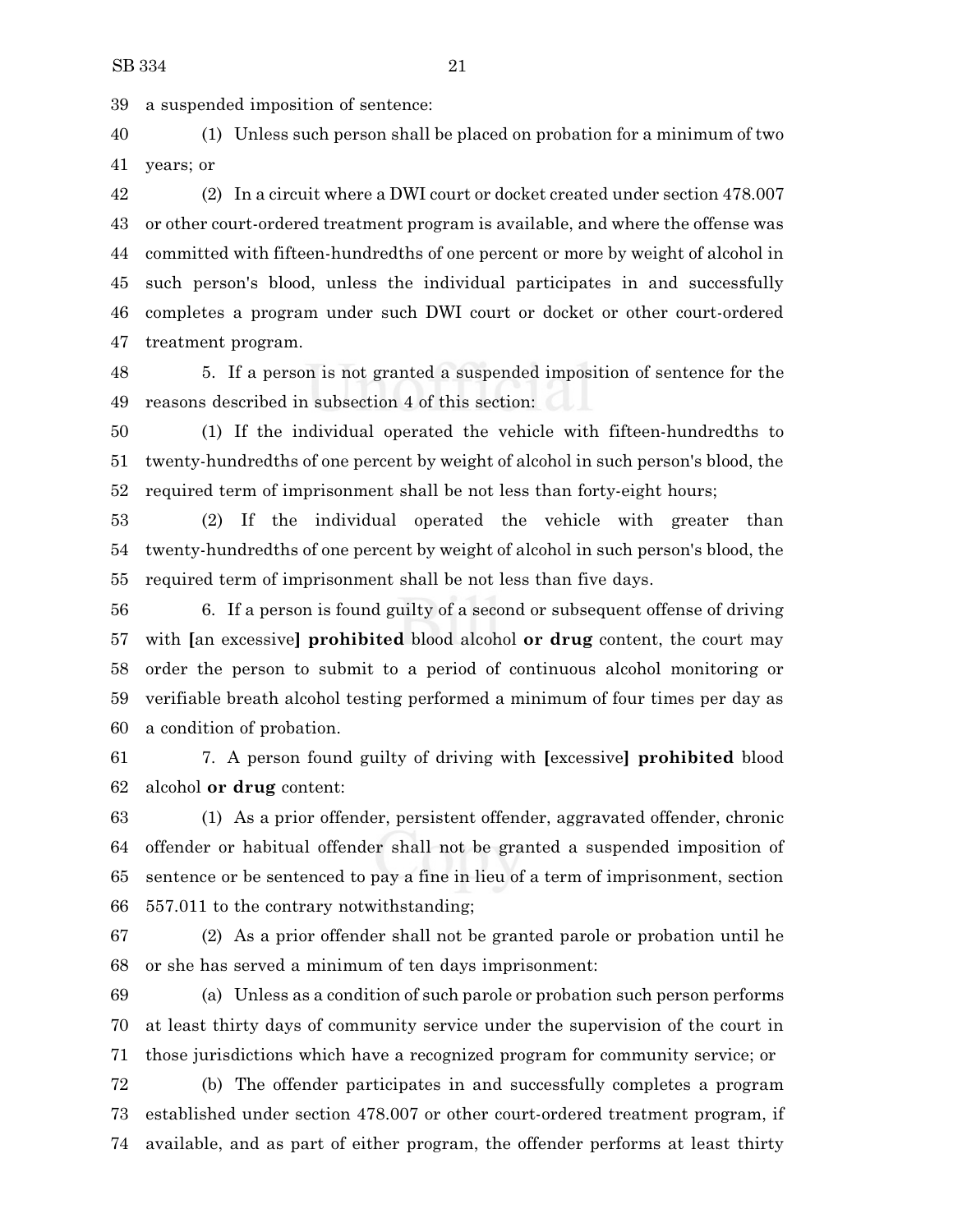days of community service under the supervision of the court;

 (3) As a persistent offender shall not be granted parole or probation until he or she has served a minimum of thirty days imprisonment:

 (a) Unless as a condition of such parole or probation such person performs at least sixty days of community service under the supervision of the court in those jurisdictions which have a recognized program for community service; or

 (b) The offender participates in and successfully completes a program established under section 478.007 or other court-ordered treatment program, if available, and as part of either program, the offender performs at least sixty days of community service under the supervision of the court;

 (4) As an aggravated offender shall not be eligible for parole or probation until he or she has served a minimum of sixty days imprisonment;

 (5) As a chronic or habitual offender shall not be eligible for parole or probation until he or she has served a minimum of two years imprisonment; and (6) Any probation or parole granted under this subsection may include a

 period of continuous alcohol monitoring or verifiable breath alcohol testing performed a minimum of four times per day.

 **8. When charged with a violation of subdivision (3) of subsection 1 of this section, a person may assert, as an affirmative defense, that the controlled substance present in the person's blood or urine was prescribed or dispensed for the person and was taken in accordance with the directions of a practitioner and the labeling directions of the pharmacy.**

577.021. 1. Any state, county or municipal law enforcement officer who is certified pursuant to chapter 590 may, prior to arrest, administer a chemical test to any person suspected of operating a **[**vehicle,**]** vessel**[**,**]** or aircraft or acting as a flight crew member of an aircraft while in an intoxicated condition or with an excessive blood alcohol content**, or operating a vehicle while in an intoxicated condition or with prohibited blood alcohol or drug content**.

 2. Any state, county, or municipal law enforcement officer who is certified under chapter 590 shall make all reasonable efforts to administer a chemical test to any person suspected of operating a vehicle or vessel involved in a collision or accident which resulted in a fatality or serious physical injury as defined in section 556.061.

 3. A test administered pursuant to this section shall be admissible as evidence of probable cause to arrest and as exculpatory evidence, but shall not be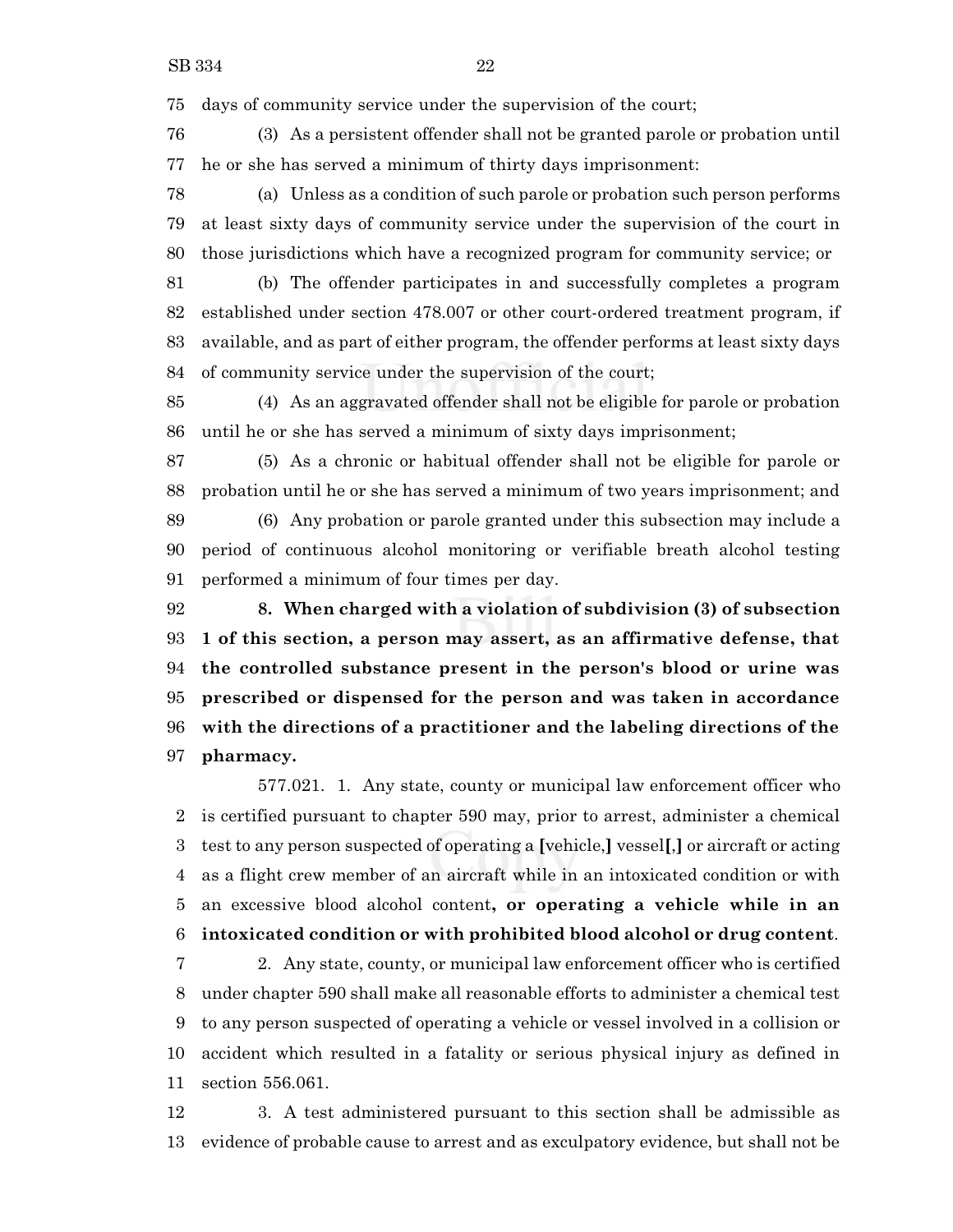admissible as evidence of blood alcohol **or drug** content. The provisions of sections 577.019 and 577.020 shall not apply to a test administered prior to arrest

pursuant to this section.

577.037. 1. Upon the trial of any person for any criminal offense or violations of county or municipal ordinances, or in any license suspension or revocation proceeding pursuant to the provisions of chapter 302, arising out of acts alleged to have been committed by any person while operating a vehicle, vessel, or aircraft, or acting as a flight crew member of any aircraft, while in an intoxicated condition or with an excessive blood alcohol content **or prohibited blood alcohol or drug content**, the amount of alcohol **or a controlled substance** in the person's blood at the time of the act, as shown by any chemical analysis of the person's blood, breath, saliva, or urine, is admissible in evidence and the provisions of subdivision (5) of section 491.060 shall not prevent the admissibility or introduction of such evidence if otherwise admissible.

 2. If a chemical analysis of the defendant's breath, blood, saliva, or urine demonstrates there was **any amount of a controlled substance or was** eight-hundredths of one percent or more by weight of alcohol in the person's blood, this shall be prima facie evidence that the person was intoxicated at the time the specimen was taken. If a chemical analysis of the defendant's breath, blood, saliva, or urine demonstrates that there was less than eight-hundredths of one percent of alcohol in the defendant's blood, any charge alleging a criminal offense related to the operation of a vehicle, vessel, or aircraft while in an intoxicated condition shall be dismissed with prejudice unless one or more of the following considerations cause the court to find a dismissal unwarranted:

 (1) There is evidence that the chemical analysis is unreliable as evidence of the defendant's intoxication at the time of the alleged violation due to the lapse of time between the alleged violation and the obtaining of the specimen;

 (2) There is evidence that the defendant was under the influence of a controlled substance, or drug, or a combination of either or both with or without alcohol; or

 (3) There is substantial evidence of intoxication from physical observations of witnesses or admissions of the defendant.

 3. Percent by weight of alcohol in the blood shall be based upon grams of alcohol per one hundred milliliters of blood or grams of alcohol per two hundred ten liters of breath.

4. The foregoing provisions of this section shall not be construed as